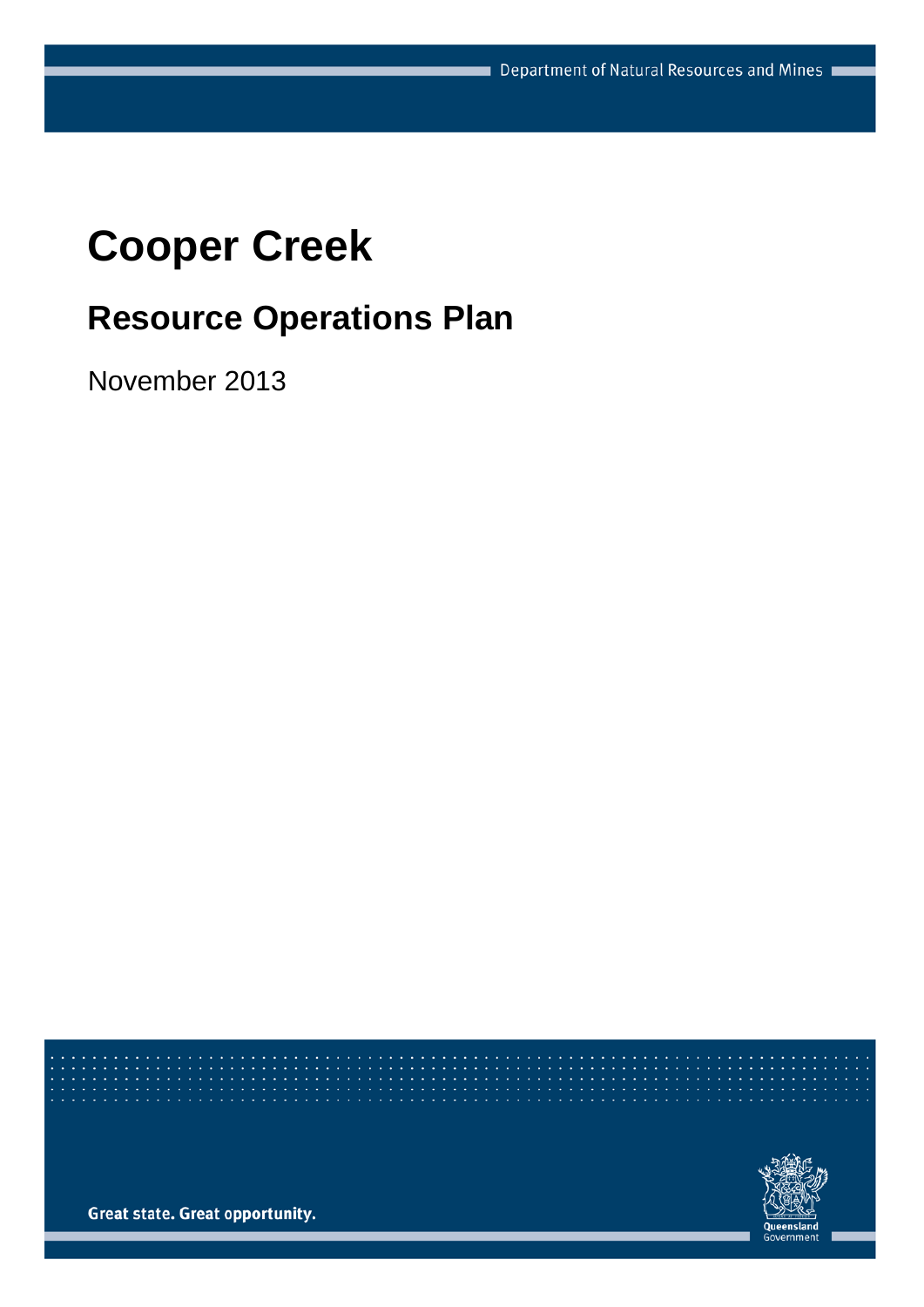This publication has been compiled by Water Policy, Department of Natural Resources and Mines

© State of Queensland, 2013

The Queensland Government supports and encourages the dissemination and exchange of its information. The copyright in this publication is licensed under a Creative Commons Attribution 3.0 Australia (CC BY) licence.



Under this licence you are free, without having to seek our permission, to use this publication in accordance with the licence terms.

You must keep intact the copyright notice and attribute the State of Queensland as the source of the publication.

For more information on this licence, visit [http://creativecommons.org/licenses/by/3.0/au/deed.en.](http://creativecommons.org/licenses/by/3.0/au/deed.en)

The information contained herein is subject to change without notice. The Queensland Government shall not be liable for technical or other errors or omissions contained herein. The reader/user accepts all risks and responsibility for losses, damages, costs and other consequences resulting directly or indirectly from using this information.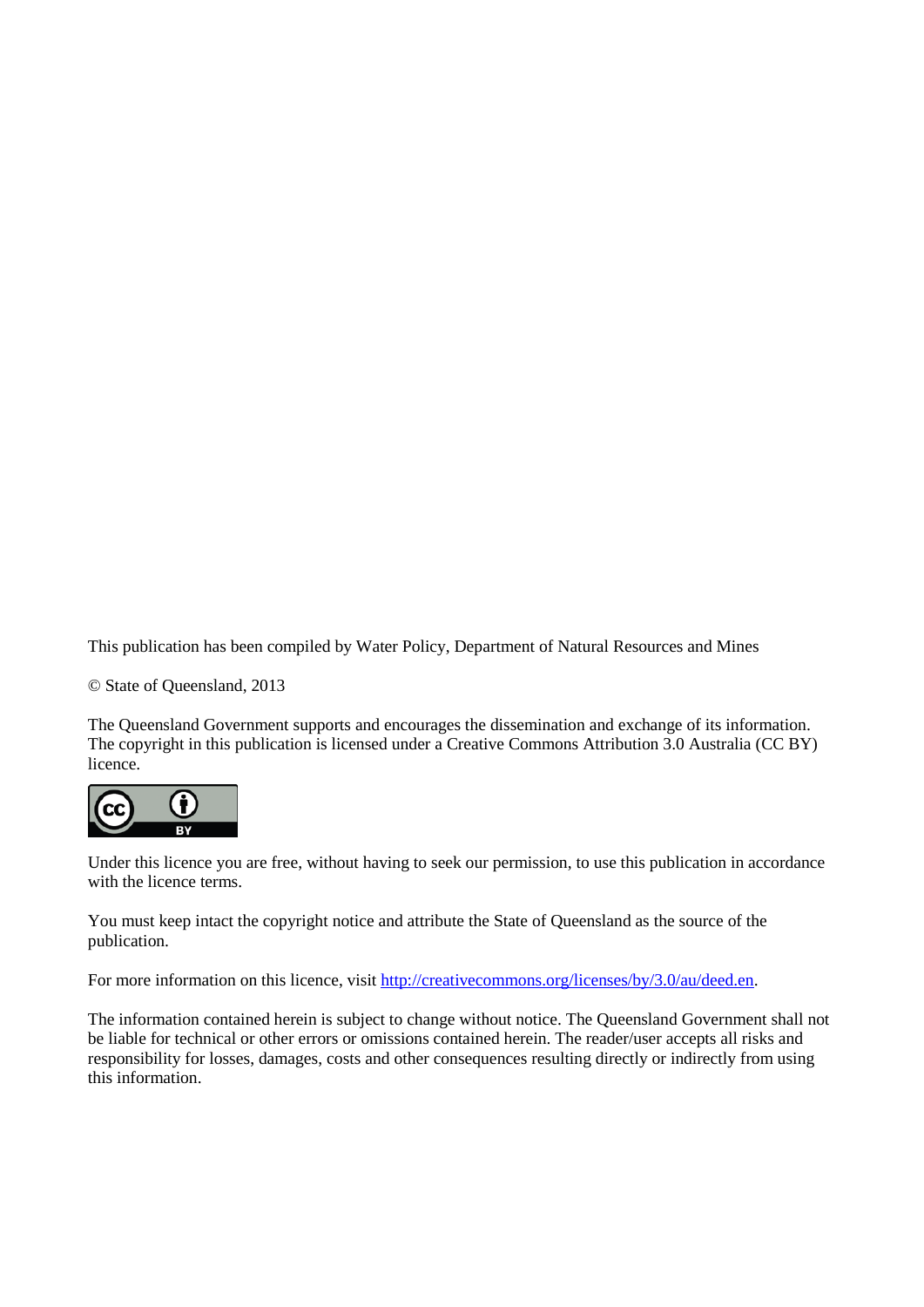### **Foreword**

It is a great pleasure to note that Cooper Creek Resource Operations Plan 2013 has been finalised following a period of consultation and review that began with the release of the draft plan on 28 September 2012.

The resource operations plan supports the Queensland Government four pillar economy by making water available for future development and enabling water licences to be relocated within certain areas in the catchment. The resource operations plan implements requirements of the Water Resource (Cooper Creek) Plan 2011 by specifying rules for sustainably managing surface water resources in the plan area. The plan provides a process for releasing up to 2200 megalitres of unallocated water to provide for future growth and economic opportunities. An Indigenous reserve of 200 megalitres is also available for those projects which meet the aims of the reserve, to help Aboriginal people achieve their economic and social aspirations. The resource operations plan supports additional small-scale irrigation opportunities which is enabled by the permanent and seasonal transfer of water licences located on the Longreach Waterhole and the permanent transfer of irrigation licences currently located on the Currareva Waterhole.

The plan provides for the management of overland flow water as well as water in a watercourse, lake or spring, and sets out monitoring and reporting requirements for the plan area.

Existing water licences have been amended under the plan provisions, to ensure they are consistent with the water resource plan. The plan contains the terms and conditions for existing water licences. These amendments will clarify entitlements and encourage water use efficiency.

Community participation throughout the Cooper Creek planning process has been important in providing information and views on a wide range of relevant issues. I would like to thank the many groups and individuals who participated in the development of this plan.

Dr Brett Heyward

**Director-General**  Department of Natural Resources and Mines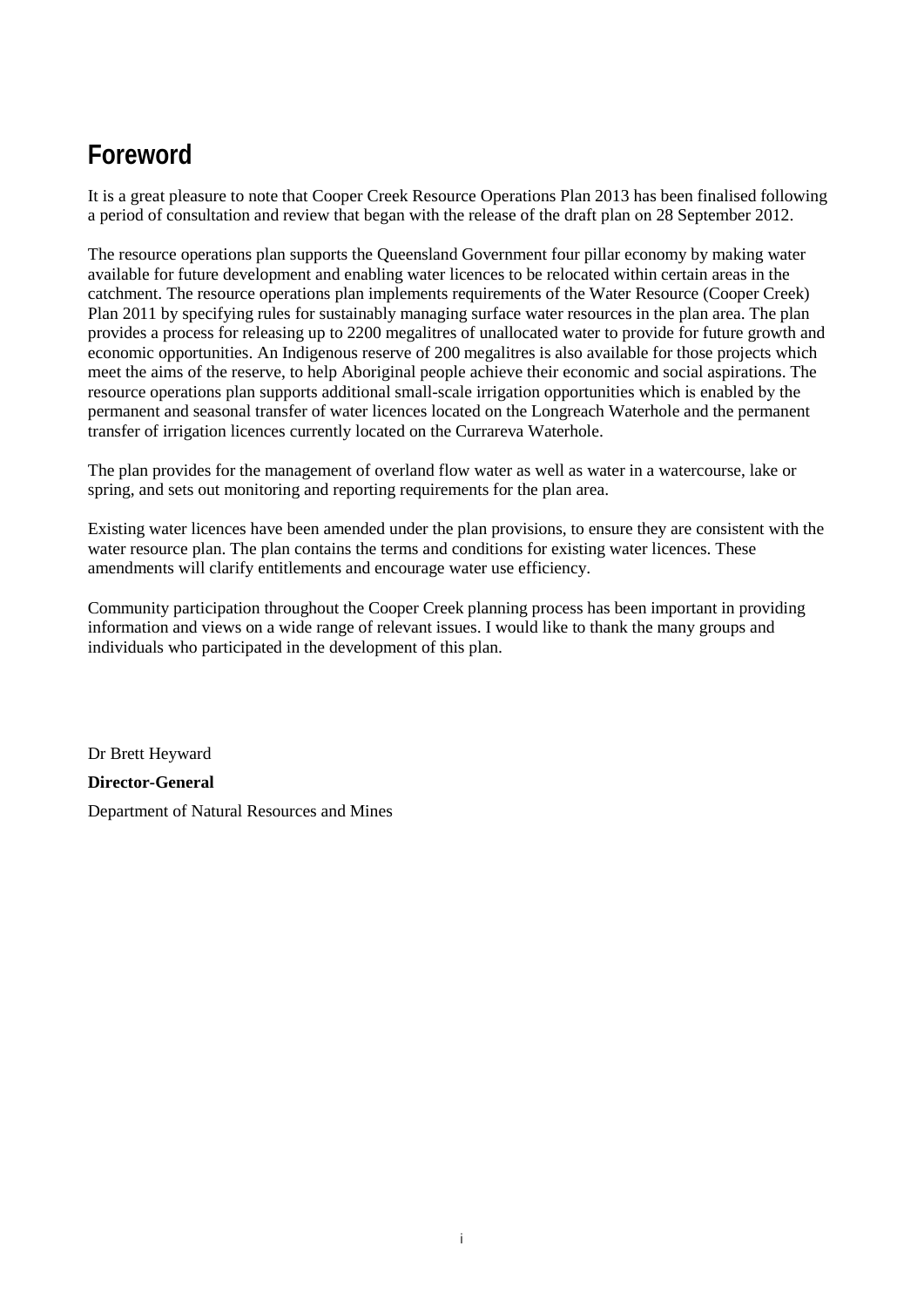## **Contents**

|            | Chapter 1                                                                      |  |
|------------|--------------------------------------------------------------------------------|--|
|            |                                                                                |  |
| 2          |                                                                                |  |
| 3          |                                                                                |  |
| 4          |                                                                                |  |
| 5          |                                                                                |  |
| 6          |                                                                                |  |
| $\prime$   |                                                                                |  |
| 8          |                                                                                |  |
| 9          |                                                                                |  |
| 10         |                                                                                |  |
| 11         |                                                                                |  |
|            | Chapter 2                                                                      |  |
| 12         |                                                                                |  |
| 13         |                                                                                |  |
| Part 1     |                                                                                |  |
| Division 1 |                                                                                |  |
| 14         |                                                                                |  |
| Division 2 |                                                                                |  |
| 15         |                                                                                |  |
| 16         | Water licences for taking water from a watercourse, lake or spring4            |  |
| 17         |                                                                                |  |
| 18         | Additional conditions for water licences granted from the Indigenous reserve5  |  |
| 19         | Additional condition for water licences granted from the strategic reserve5    |  |
|            | Chapter 3                                                                      |  |
| 20         |                                                                                |  |
| 21         | Granting water licences to replace authorities (s. 20 Water Resource Plan)6    |  |
| 22         | Amending existing water licences (s. 23, s. 31 and s. 32 Water Resource Plan)6 |  |
| 23         |                                                                                |  |
|            | Chapter 4                                                                      |  |
| Part 1     |                                                                                |  |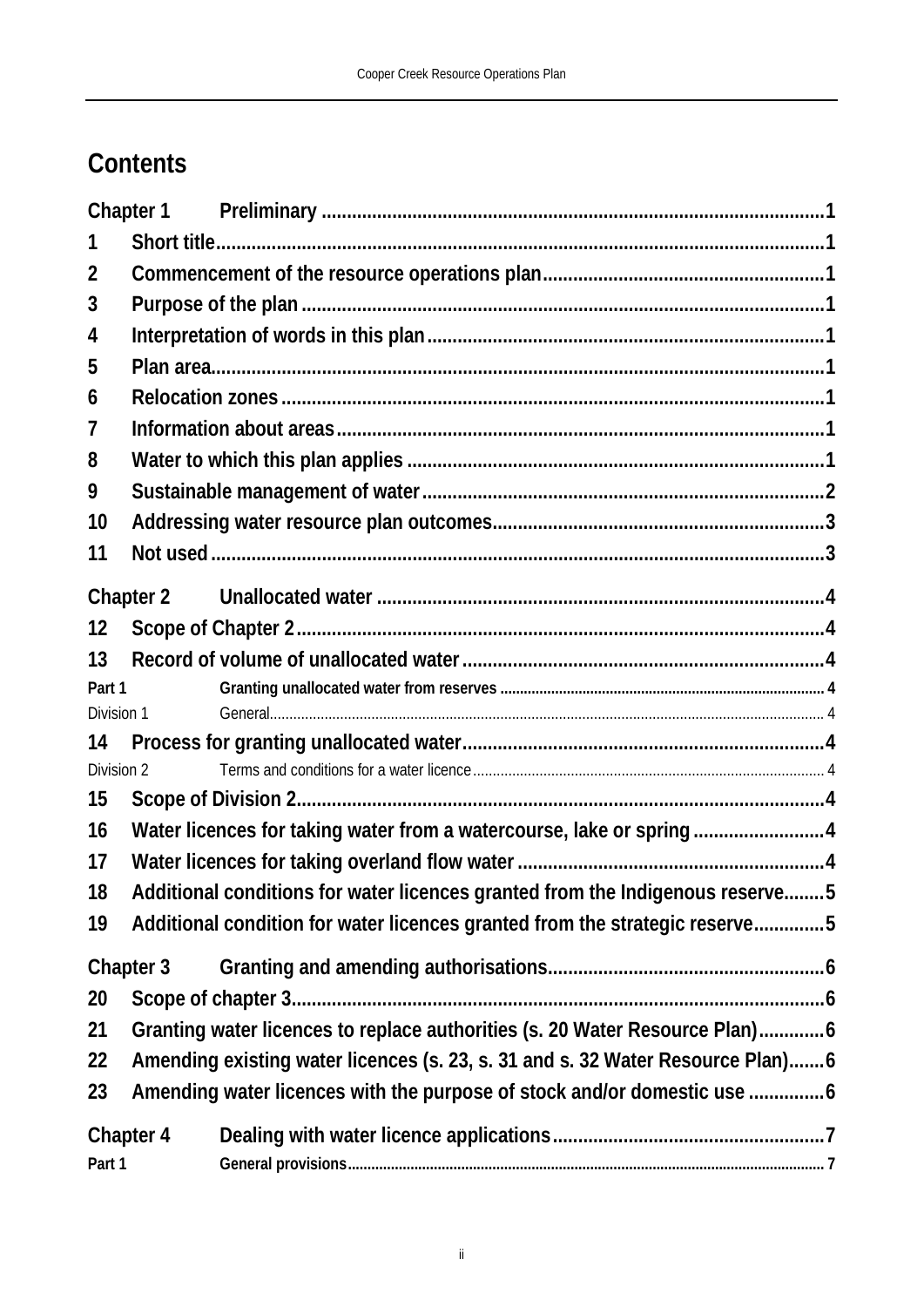| 24     |                                                                            |     |
|--------|----------------------------------------------------------------------------|-----|
| 25     |                                                                            |     |
| 26     | Application to increase the maximum rate at which water may be taken 7     |     |
| 27     |                                                                            |     |
| 28     |                                                                            |     |
| 29     |                                                                            |     |
| Part 2 |                                                                            |     |
| 30     |                                                                            |     |
| 31     |                                                                            |     |
| 32     |                                                                            |     |
| 33     |                                                                            |     |
| Part 3 |                                                                            |     |
| 34     |                                                                            |     |
| 35     |                                                                            |     |
| Part 4 |                                                                            |     |
| 36     |                                                                            |     |
| 37     | Granting or amending a water licence in accordance with s. 38 of the water |     |
|        |                                                                            |     |
| 38     |                                                                            |     |
| 39     | Contents and conditions for a water licence to take overland flow water 12 |     |
| 40     |                                                                            |     |
|        | Chapter 5                                                                  |     |
|        | 41 Water monitoring                                                        | .13 |
| 42     |                                                                            |     |
| 43     |                                                                            |     |
| 44     |                                                                            |     |
|        |                                                                            |     |
| Part 1 | Chapter 6                                                                  |     |
| 45     |                                                                            |     |
| 46     |                                                                            |     |
| Part 2 |                                                                            |     |
| 47     |                                                                            |     |
| 48     | Amendment necessary to implement an amendment to the Water Resource        |     |
|        |                                                                            |     |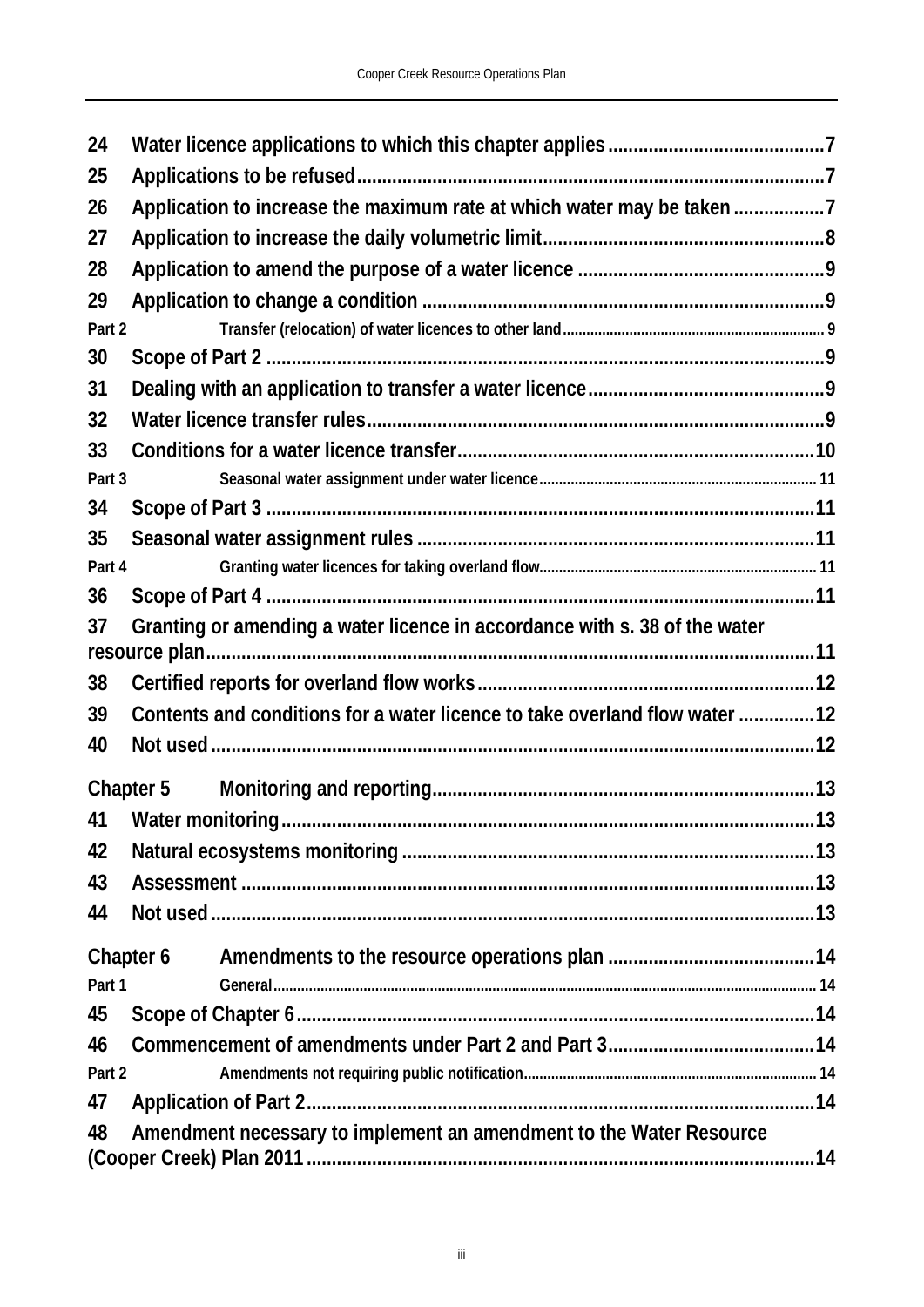| 49 |                     |                                                                            |  |
|----|---------------------|----------------------------------------------------------------------------|--|
| 50 |                     |                                                                            |  |
|    | Part 3              |                                                                            |  |
| 51 |                     |                                                                            |  |
|    |                     |                                                                            |  |
|    | Attachment 1        |                                                                            |  |
|    | <b>Attachment 2</b> |                                                                            |  |
|    | <b>Attachment 3</b> |                                                                            |  |
|    | <b>Attachment 4</b> |                                                                            |  |
|    | Attachment 5        | Links between this plan and the Water Resource (Cooper Creek) Plan 2011 25 |  |

### **List of tables**

| Chapter 4 Part 2 - Table 1 Additional nominal entitlement for a relocation zone      | 10 |
|--------------------------------------------------------------------------------------|----|
| Attachment 4 – Table 1 Water licences to replace authorities                         | 19 |
| <b>Attachment 4 – Table 2 Amending water licences</b>                                | 21 |
| Attachment 4 – Table 3 Detailing additional licence conditions                       | 23 |
| Attachment 4 – Table 4 Stock and domestic water licences                             | 24 |
| Attachment 5 – Table 1 Links between this plan and the Water Resource (Cooper Creek) |    |
| <b>Plan 2011</b>                                                                     | 25 |

**List of maps**

| Plan area               | 15 |
|-------------------------|----|
| <b>Relocation zones</b> | 18 |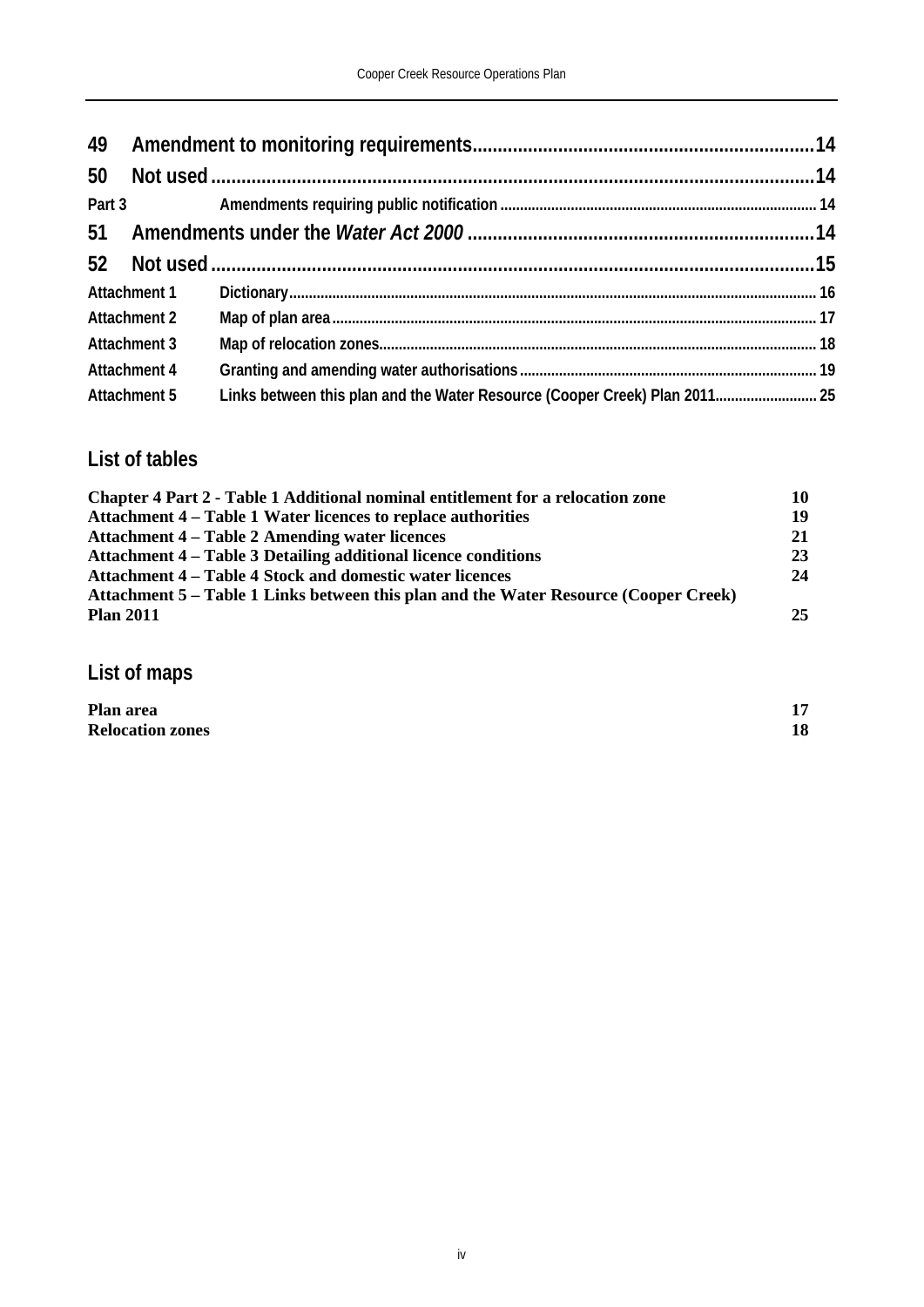# **Chapter 1 Preliminary**

#### **1 Short title**

- (1) This resource operations plan may be cited as the Cooper Creek Resource Operations Plan 2013**[1](#page-6-0)** .
- (2) Reference in this document to 'this plan' means the Cooper Creek Resource Operations Plan 2013.

#### **2 Commencement of the resource operations plan**

This plan commences on the first business day after it is notified in the Queensland Government Gazette.

#### **3 Purpose of the plan**

This plan implements the Water Resource (Cooper Creek) Plan 2011.

#### **4 Interpretation of words in this plan**

The dictionary in Attachment 1 defines particular words used in this plan

#### **5 Plan area**

 $\overline{\phantom{a}}$ 

This plan applies to the area shown as the plan area on the map in Attachment 2.

#### **6 Relocation zones**

- (1) Each of the relocation zones shown on the map in Attachment 3 is a relocation zone for this plan.
- (2) Each relocation zone includes—
	- (a) each part of a watercourse, lake or spring that lies within the relocation zone as specified in Table 1 of Attachment 3; and
	- (b) those sections of tributaries where there is access to flow or pondage from a watercourse or lake within the relocation zone.

#### **7 Information about areas**

- (1) The exact location of the boundaries of the plan area and relocation zones is held in digital electronic form by the department.
- (2) The information held in digital electronic form can be reduced or enlarged to show the details of the boundaries<sup>[2](#page-6-1)</sup>.

#### **8 Water to which this plan applies**

- (1) This plan applies to the following water in the plan area<sup>[3](#page-6-2)</sup>—
	- (a) water in a watercourse or lake;
	- (b) water in springs not connected to—
		- (i) artesian water; or
		- (ii) subartesian water connected to artesian water;

<span id="page-6-1"></span><span id="page-6-0"></span>Some section numbers have been deliberately left blank. This will facilitate any plan amendments that may occur without the need for the whole plan to be renumbered 2

<span id="page-6-2"></span>The boundaries in digital electronic form may be inspected at any of the department's offices.<br>Subartesian water that is hydraulically linked to water in a watercourse, lake or spring is declared to be water in the waterco (Cooper Creek) Plan 2011.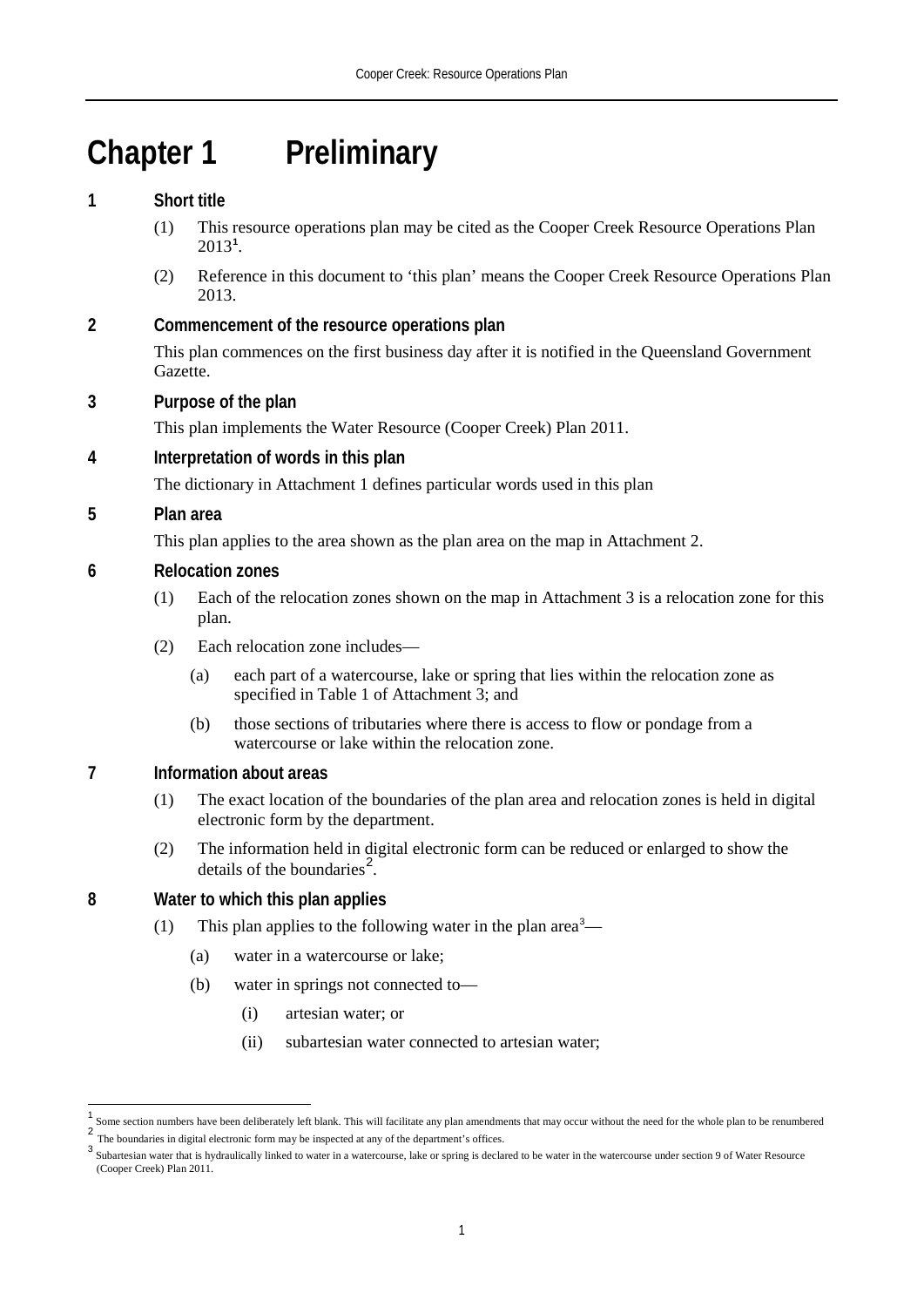- (c) overland flow water, other than water in springs connected to—
	- (i) artesian water; or
	- (ii) subartesian water connected to artesian water.

#### **9 Sustainable management of water**

This plan, in implementing the Water Resource (Cooper Creek) Plan 2011, provides for the sustainable management of water by—

- (1) allowing for the allocation and use of water and contributing to the fair, orderly and efficient allocation of water to meet community needs including economic development in accordance with ecologically sustainable development principles, by—
	- (a) stating a process for dealing with unallocated water;
	- (b) stating a process for dealing with applications and granting of authorisations for the taking of, and interfering with, water; and
	- (c) establishing transferable water licences in specific zones.
- (2) protecting the biological diversity and health of natural ecosystems that are maintained by the connectivity of water, watercourses, lakes, springs and aquifers, maintaining the quality of naturally occurring water and other resources, and contributing to the protection of and, where practicable, minimising the degradation of water, watercourses, lakes, springs, aquifers, natural ecosystems and other resources by—
	- (a) considering environmental requirements when issuing unallocated water and other entitlements;
	- (b) detailing arrangements for the collection and assessment of data by the chief executive; and
	- (c) regulating overland flow water.
- (3) contributing to the recognition of interests of Aboriginal people and their connection with the landscape in water planning by stating a process for dealing with unallocated water from the Indigenous reserve.
- (4) contributing to improving the confidence of entitlement holders regarding the availability and security of water entitlements by—
	- (a) stating a process for dealing with unallocated water;
	- (b) regulating the use of overland flow water;
	- (c) amending existing water licences to clarify entitlements;
	- (d) detailing arrangements for the collection and assessment of data by the chief executive relating to Water Resource (Cooper Creek) Plan 2011 outcomes; and
	- (e) detailing stated amendments under section 106(b) of the *Water Act 2000* that can be made to this plan.
- (5) contributing to increasing community understanding and participation in the sustainable management of water by—
	- (a) providing opportunities for community participation and submissions as part of this plan's development; and
	- (b) clearly specifying the rules and arrangements for the allocation and management of water in the plan area.
- (6) aligning, as far as practicable, with other statutory frameworks covering the plan area.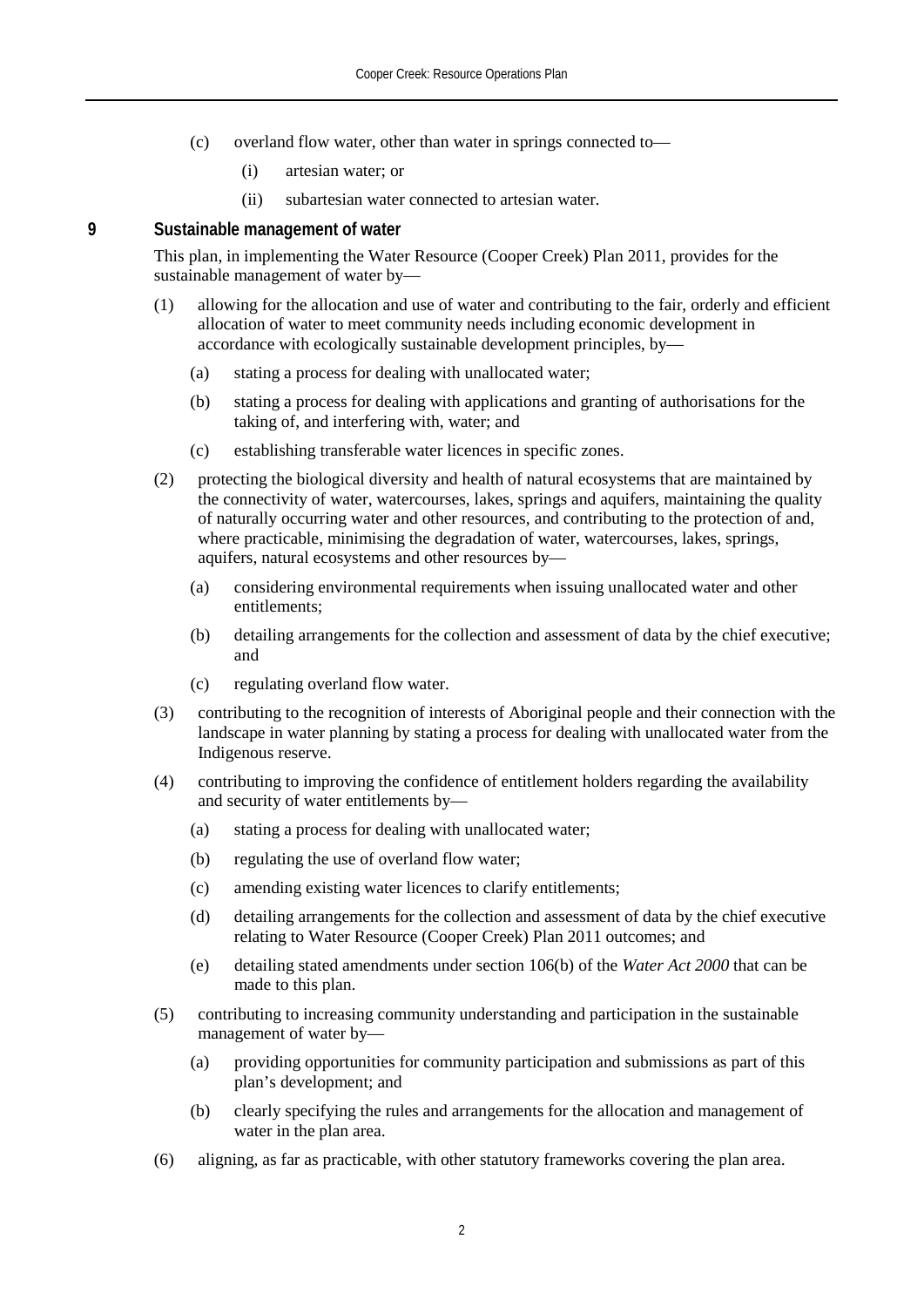#### **10 Addressing water resource plan outcomes**

- (1) This plan addresses Water Resource (Cooper Creek) Plan 2011 outcomes by—
	- (a) specifying processes, rules and limits, the application of which are consistent with the objectives specified in the Water Resource (Cooper Creek) Plan 2011; and
	- (b) providing monitoring and reporting arrangements to assist in the ongoing assessment of whether water management arrangements in the plan area will contribute to the achievement of outcomes in the Water Resource (Cooper Creek) Plan 2011.
- (2) Table 1 in Attachment 5 lists the outcomes of the Water Resource (Cooper Creek) Plan 2011 and how the rules of this plan are linked to those outcomes.

#### **11 Not used[4](#page-8-0)**

<span id="page-8-0"></span><sup>4</sup> Refer to footnote for section 1.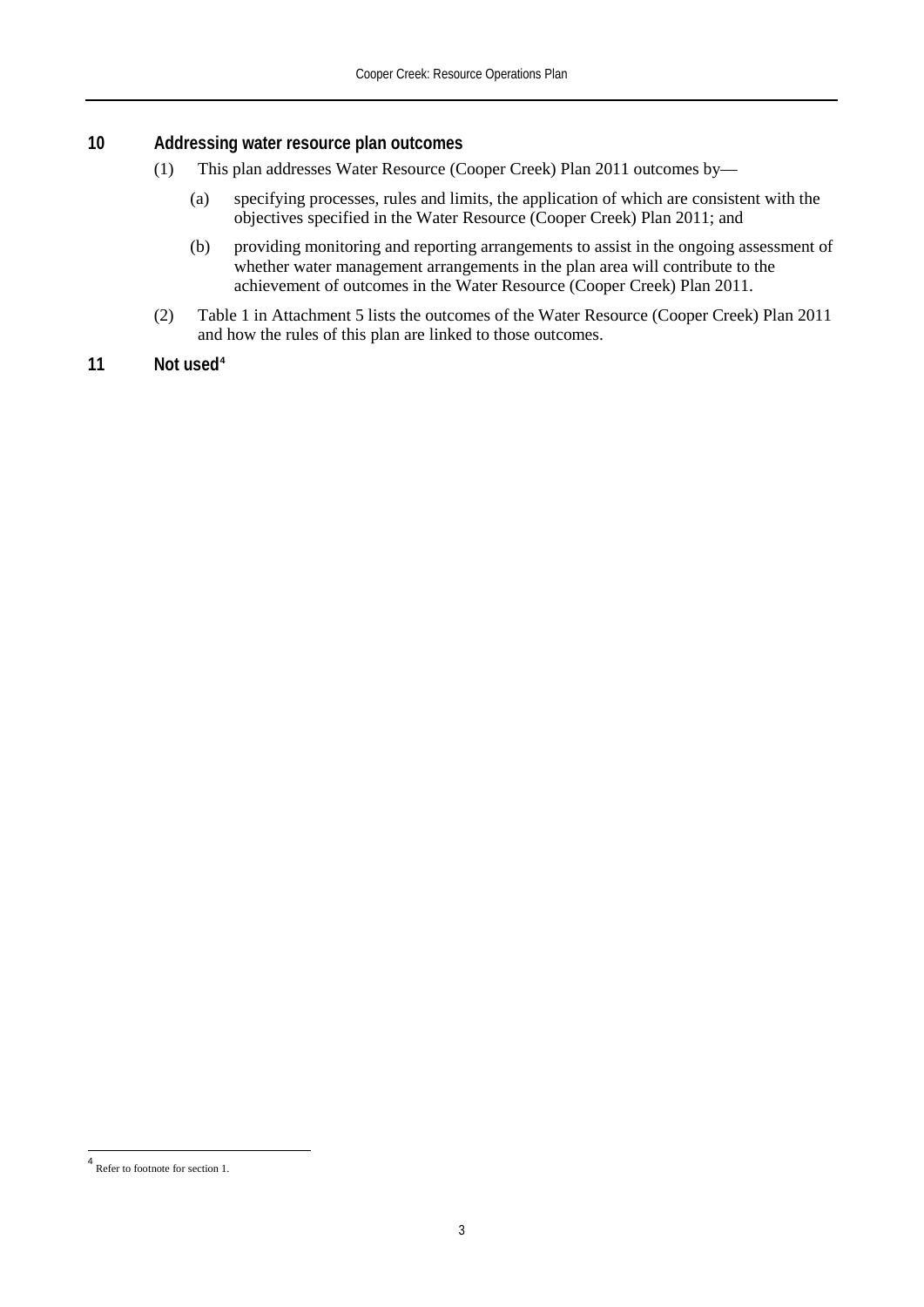# **Chapter 2 Unallocated water**

#### **12 Scope of Chapter 2**

This chapter states the process for dealing with unallocated water mentioned in section 16 of the Water Resource (Cooper Creek) Plan 2011.

#### **13 Record of volume of unallocated water**

- (1) The chief executive may establish a register for recording of the volume of unallocated water that is dealt with.
- (2) This register must be updated after the granting of a water entitlement.

### **Part 1 Granting unallocated water from reserves**

### **Division 1 General**

#### **14 Process for granting unallocated water**

- (1) The process for granting unallocated water is the process prescribed in Part 2, Division 1C of the Water Regulation 2002.
- (2) In granting unallocated water the chief executive must—
	- (a) have regard to:
		- (i) the matters listed in section 19 of the Water Resource (Cooper Creek) Plan 2011; and
		- (ii) provisions of any wild river declaration covering the plan area
	- (b) grant any unallocated water as a water licence.

### **Division 2 Terms and conditions for a water licence**

#### **15 Scope of Division 2**

This division details terms and conditions that the chief executive must include on licences to take water granted under this chapter.

#### **16 Water licences for taking water from a watercourse, lake or spring**

The granting of a water licence from the unallocated water reserves to take water from a watercourse, lake or spring must be in accordance with Part 4 of the Water Resource (Cooper Creek) Plan 2011.

#### **17 Water licences for taking overland flow water**

- (1) A water licence granted from the unallocated water reserves for taking overland flow water—
	- (a) must state the purpose for which water may be taken under the licence;
	- (b) must state at least one of the following—
		- (i) the maximum stored volume;
		- (ii) the maximum rate at which the water may be taken under the licence;
		- (iii) the daily volumetric limit for the licence;
		- (iv) the annual volumetric limit for the licence;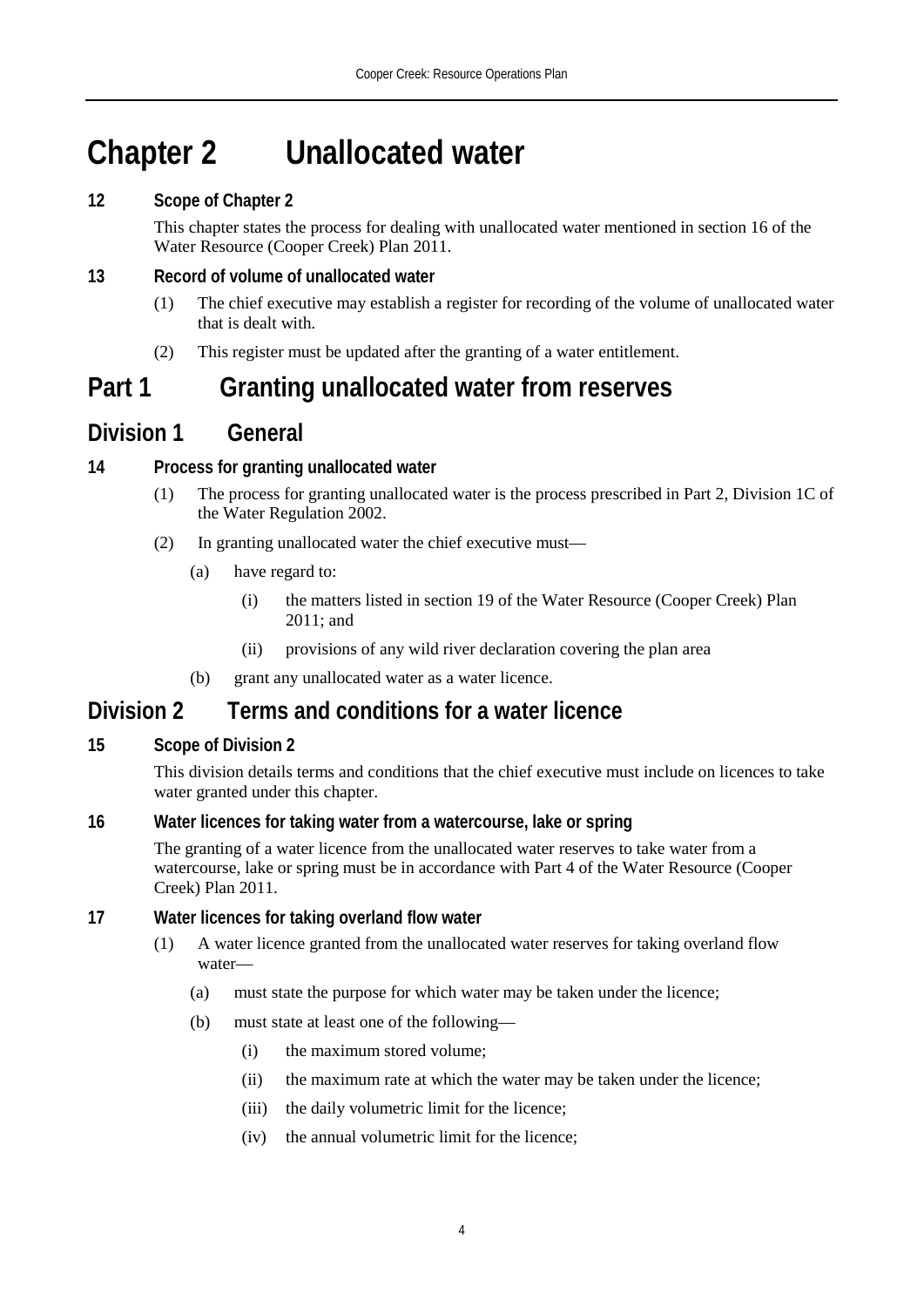- (v) the mean annual volume for the licence.
- (2) The chief executive may impose conditions in addition to those mentioned above including—
	- (a) a limit on the amount of water that can be taken in a period; and
	- (b) a limit on the volume that can be stored at any time.
- (3) Subsection (2) does not limit the conditions which the chief executive may impose.

**18 Additional conditions for water licences granted from the Indigenous reserve**

- (1) This section applies to water licences granted from the Indigenous reserve.
- (2) Water licences must include a condition to the effect that the taking of water under the licence may be seasonally assigned in accordance with the seasonal water assignment rules specified in the resource operations plan.
- (3) If the water licence is granted for a project, the water licence must include a condition to the effect that—
	- (a) the volume of water is only granted for the life of the project, and
		- (i) on completion of the project, the volume of water returns to the Indigenous reserve, or
		- (ii) when the volume of water is no longer needed—the volume of water returns to the Indigenous reserve.

#### **19 Additional condition for water licences granted from the strategic reserve**

- (1) This section applies to water licences granted from the strategic reserve.
- (2) Water licences must include a condition to the effect that—
	- (a) the volume of water granted is only granted for the life of the project, and
	- (b) that on completion of the project, the volume of water returns to the strategic reserve.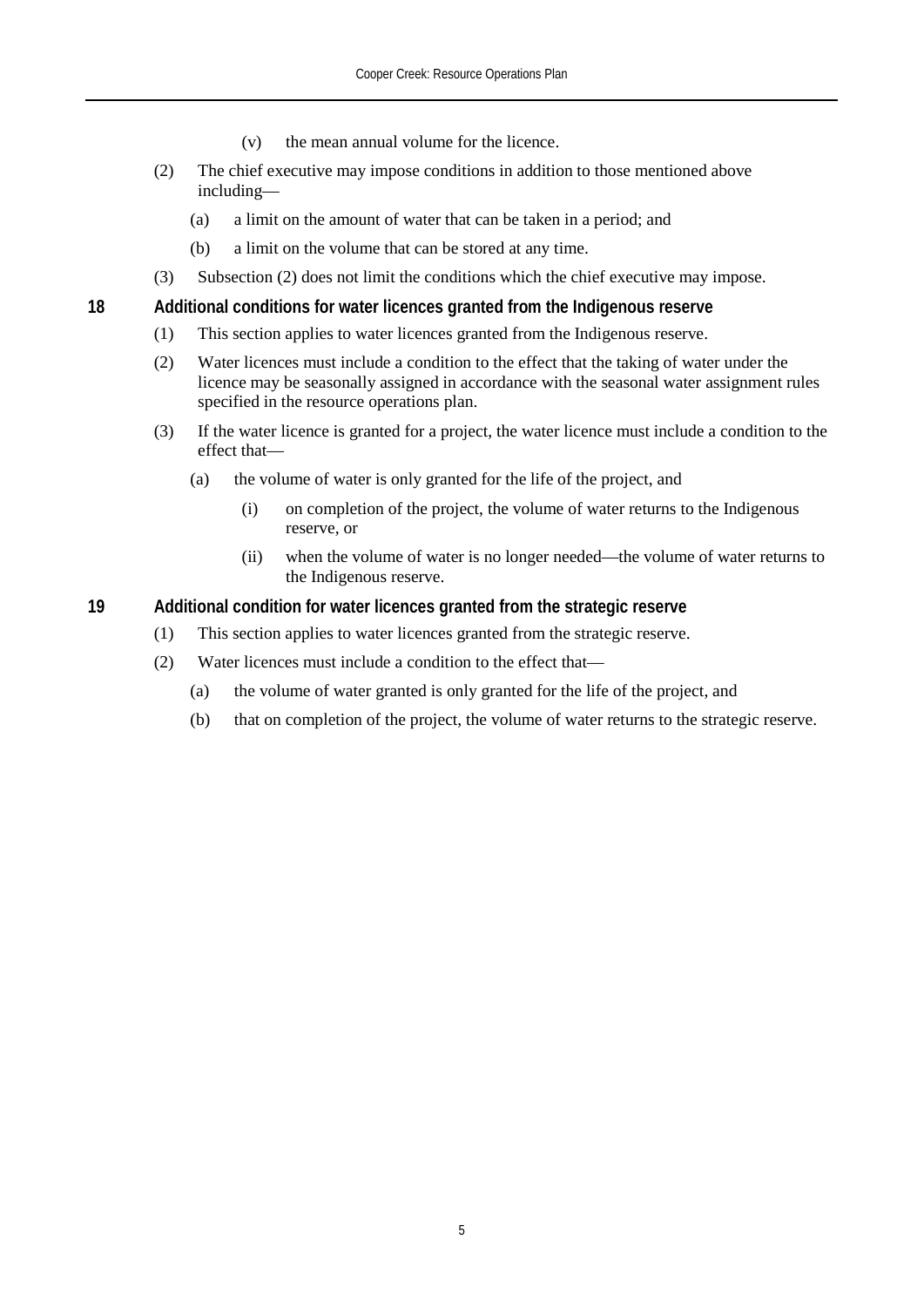# **Chapter 3 Granting and amending authorisations**

#### **20 Scope of chapter 3**

This chapter gives effect to Chapter 4, Part 3, section 20 and Part 4, sections 23, 31 and 32 of the Water Resource (Cooper Creek) Plan 2011.

#### **21 Granting water licences to replace authorities (s. 20 Water Resource Plan)**

- (1) This section sets out the process for granting water licences to replace existing water authorisations in accordance with section 212 of the *Water Act 2000*.
- (2) Within 120 business days of the commencement of this plan, the chief executive must grant each water licence in accordance with Attachment 4, Table 1, columns 1 to 2 of this plan.

#### **22 Amending existing water licences (s. 23, s. 31 and s. 32 Water Resource Plan)**

- (1) This section sets out the process for amending existing water licences in accordance with section 217 of the *Water Act 2000*.
- (2) Within 120 business days after the commencement of this plan, the chief executive must amend each water licence in accordance with Attachment 4, Table 2, columns 1 to 7 of this plan.

#### **23 Amending water licences with the purpose of stock and/or domestic use**

- (1) This section sets out the process for amending existing water licences with the purpose of stock and/or domestic supply in accordance with section 217 of the *Water Act 2000*.
- (2) Within 120 business days after the commencement of this plan, the chief executive must amend each water licence in accordance with Attachment 4, Table 4, columns 1 to 3 of this plan.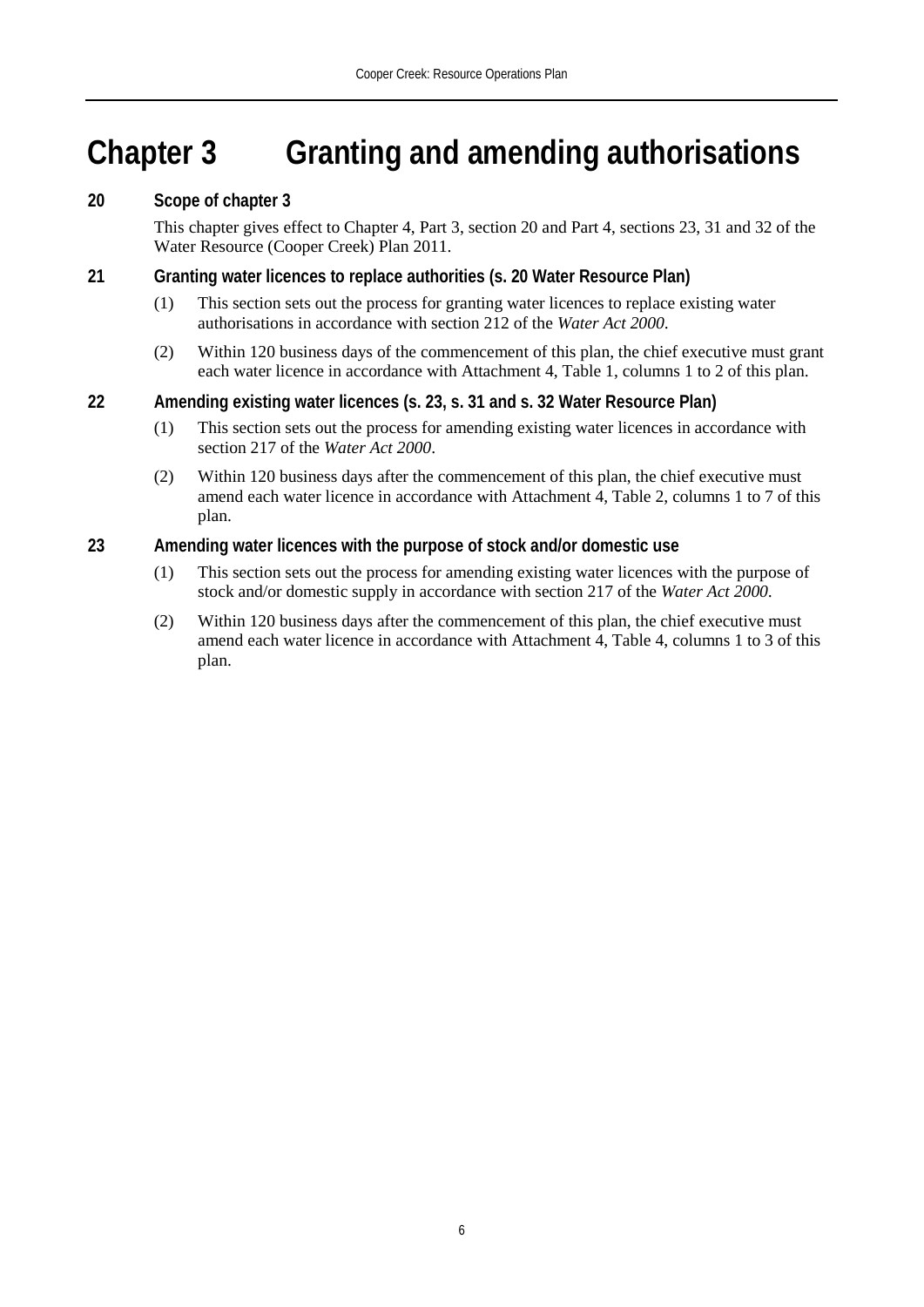# **Chapter 4 Dealing with water licence applications**

### **Part 1 General provisions**

- **24 Water licence applications to which this chapter applies**
	- (1) This chapter applies to an application for a water licence made under section 206 of the *Water Act 2000* if granting the application would have one or more of the following effects on water to which this plan applies—
		- (a) increase the nominal entitlement for taking water;
		- (b) increase the daily volumetric limit for taking water;
		- (c) increase the maximum rate at which water may be taken;
		- (d) transfer (relocate) of a water licence to other land;
		- (e) change a condition, including a flow condition under which the water may be taken; or
		- (f) amend a purpose of a water licence.
	- (2) This chapter applies even if the application was made before the commencement of this plan.
	- (3) This chapter does not apply to—
		- (a) an application made under sections  $221^5$  $221^5$ ,  $224^6$  $224^6$ ,  $225^7$  $225^7$ , or  $229^8$  $229^8$  of the *Water Act 2000*;
		- (b) an application made in accordance with Chapter 2 of this plan;
		- (c) an application made to interfere with water by artificially improving or changing the course of a watercourse or lake or spring; or
		- (d) an application made to interfere with, or increase the interference with, water in a watercourse, lake or spring by impounding the flow of water in accordance with the provisions stated in Part 5 of the Water Resource (Cooper Creek) Plan 2011.

#### **25 Applications to be refused**

The chief executive must refuse an application to which this chapter applies unless this chapter explicitly provides for accepting or dealing with the application.

#### **26 Application to increase the maximum rate at which water may be taken**

- (1) This section applies to an application to amend an existing water licence to increase the maximum rate at which water may be taken.
- (2) The chief executive may grant the application if—
	- (a) there is an existing development permit associated with the water licence; and
	- (b) the maximum rate specified on the existing water licence is less than—
		- (i) where an existing development permit associated with the water licence states a pump size mentioned in schedule 8 column 1 of the Water Resource (Cooper Creek) Plan 2011—
			- (A) for an axial flow pump—the rate stated in schedule 8, column 4 of the Water Resource (Cooper Creek) Plan 2011, or

<u>.</u>

<span id="page-12-0"></span><sup>5</sup> Reinstating an expired water licence <sup>6</sup> Amalgamating a water licence

<span id="page-12-2"></span><span id="page-12-1"></span>Subdividing a water licence

<span id="page-12-3"></span><sup>8</sup> Effect of disposal of part of land to which a water licence to take water attaches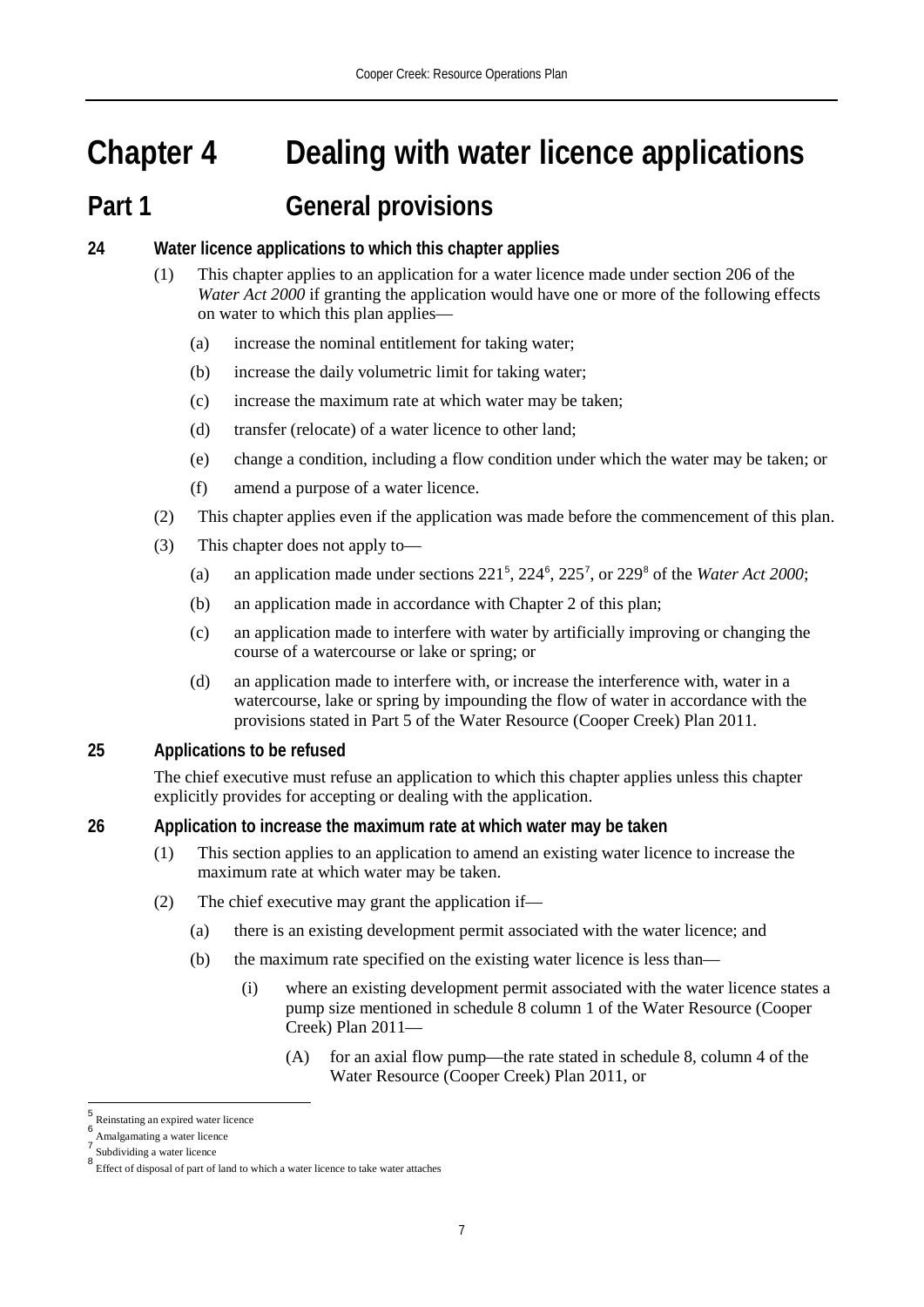- (B) for another pump type—the rate stated in schedule 8, column 2 of the Water Resource (Cooper Creek) Plan 2011; or
- (ii) where the existing development permit associated with the water licence states a pump size other than a pump size mentioned in schedule 8, column 1 of the Water Resource (Cooper Creek) Plan 2011—
	- (A) for an axial flow pump—the rate decided by the chief executive having regard to the rates stated for similar pump sizes in schedule 8, column 4 of the Water Resource (Cooper Creek) Plan 2011, or
	- (B) for another pump type—the rate stated in schedule 8, column 2 of the Water Resource (Cooper Creek) Plan 2011.
- (c) where schedule 8 of the Water Resource (Cooper Creek) Plan 2011 does not apply the works authorised by an existing development permit associated with the water licence have the capacity to take water at a rate greater than the maximum rate specified on the existing water licence.

#### **27 Application to increase the daily volumetric limit**

- (1) This section applies to an application to amend an existing water licence to increase the daily volumetric limit.
- (2) The chief executive may grant the application if—
	- (a) there is an existing development permit associated with water licence; and
	- (b) the daily volumetric limit specified on the existing water licence is less than—
		- (i) where an existing development permit associated with the water licence states a pump size mentioned in schedule 8, column 1 of the Water Resource (Cooper Creek) Plan 2011—
			- (A) for an axial flow pump—the daily volumetric limit stated in schedule 8, column 5 of the Water Resource (Cooper Creek) Plan 2011; or
			- (B) for another pump type—the daily volumetric limit stated in schedule 8, column 3 of the Water Resource (Cooper Creek) Plan 2011; or
		- (ii) where an existing development permit associated with the water licence states a pump size other than a pump size mentioned in schedule 8, column 1 of the Water Resource (Cooper Creek) Plan 2011—
			- (A) for an axial flow pump—the daily volumetric limit decided by the chief executive having regard to the limits stated for similar pump sizes in schedule 8, column 5 of the Water Resource (Cooper Creek) Plan 2011; or
			- (B) for another pump type—the daily volumetric limit decided by the chief executive having regard to the limits stated for similar pump sizes in schedule 8, column 3 of the Water Resource (Cooper Creek) Plan 2011.
	- (c) where schedule 8 of the Water Resource (Cooper Creek) Plan 2011 does not apply the works authorised by an existing development permit associated with the water licence have the capacity to take water at a rate greater than the daily volumetric limit specified on the existing water licence.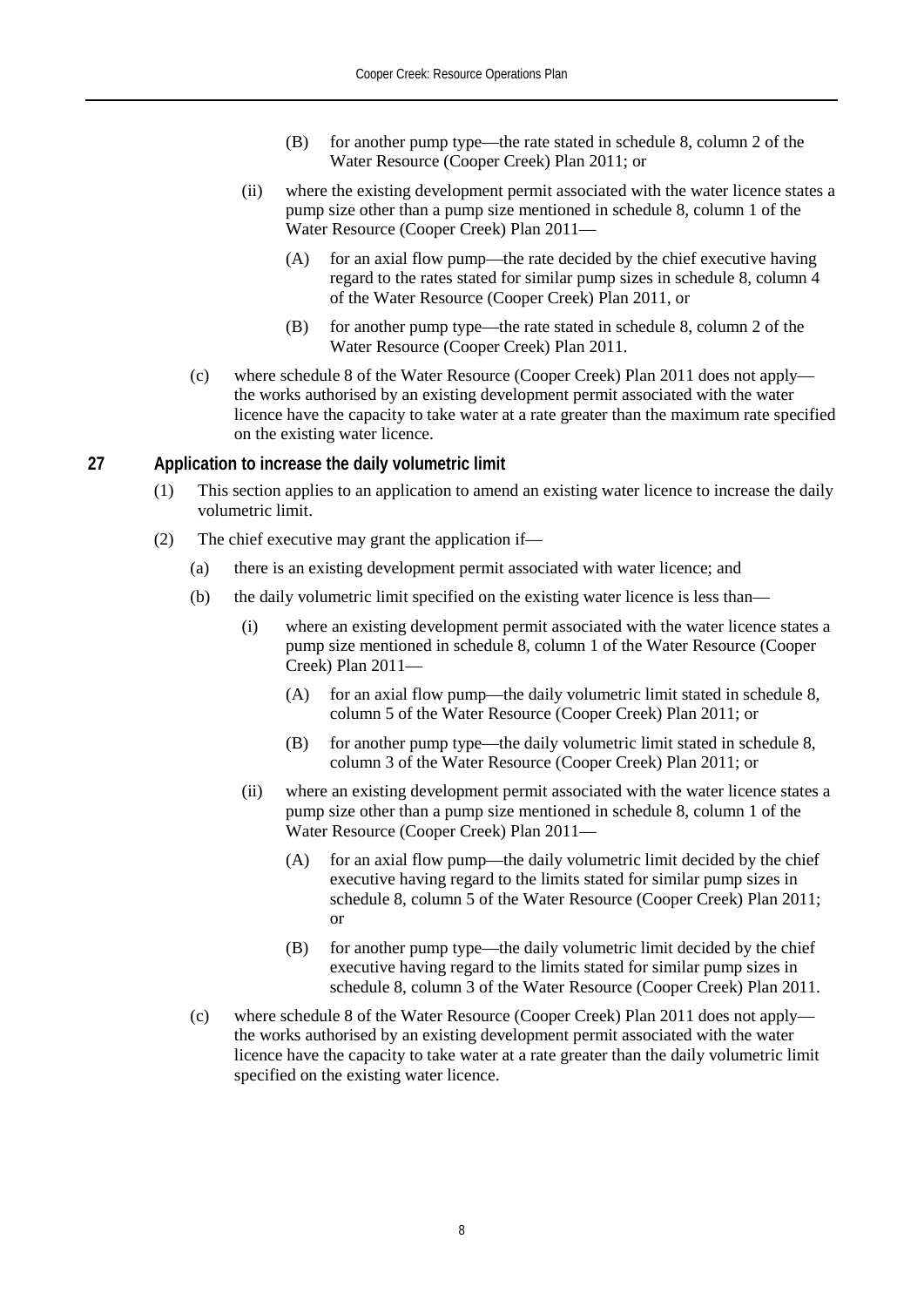#### **28 Application to amend the purpose of a water licence**

- (1) This section applies to an application to amend an existing water licence to add or change a purpose<sup>[9](#page-14-0)</sup>.
- (2) The chief executive may grant the application only if the existing licence specifies—
	- (a) a maximum rate, a daily volumetric limit and a nominal entitlement; or
	- (b) for a water licence taking overland flow, at least one of the terms listed in section  $17(1)(b)$  of this plan.

#### **29 Application to change a condition**

- (1) This section applies to an application to amend an existing water licence to change a condition.
- (2) An application is not to be granted if the proposed change is inconsistent with sections 18 and 19 of this plan<sup>[10](#page-14-1)</sup>.
- (3) The chief executive may grant the application only if the proposed change would not result in an increase in the average annual volume of water allowed to be taken in the plan area.

### **Part 2 Transfer (relocation) of water licences to other land**

#### **30 Scope of Part 2**

 $\overline{\phantom{a}}$ 

This part applies to an application to transfer all or part of a water licence as provided for under section 223 of the *Water Act 2000* and Division 3A of the Water Regulation 2002.

#### **31 Dealing with an application to transfer a water licence**

The chief executive may only deal with the application if the application is to transfer all or part of the nominal entitlement of an original water licence that is—

- (a) located in the Longreach Waterhole Relocation Zone; or
- (b) located in the Cooper Zone and with a purpose of irrigation.

#### **32 Water licence transfer rules**

- (1) All or part of an original licence may be transferred where—
	- (a) the transfer would result in**—**
		- (i) for a licence mentioned in section  $31(a)$ 
			- (A) no change to any flow condition under which water may be taken for the original licence;
			- (B) a change to a location that remains within the Longreach Waterhole Relocation Zone;
		- (ii) for a licence mentioned in section  $31(b)$ 
			- (A) no reduction to the modelled average annual and median annual flows at node 3 for the simulation period relative to such modelled flows resulting from full use of the original water licence;

<span id="page-14-1"></span><span id="page-14-0"></span>

 $^{9}$  An application is not to be granted if the proposed change is prohibited under section 27 of the Water Resource (Cooper Creek) Plan 2011.<br><sup>10</sup> An application is not to be granted if the proposed change is inconsiste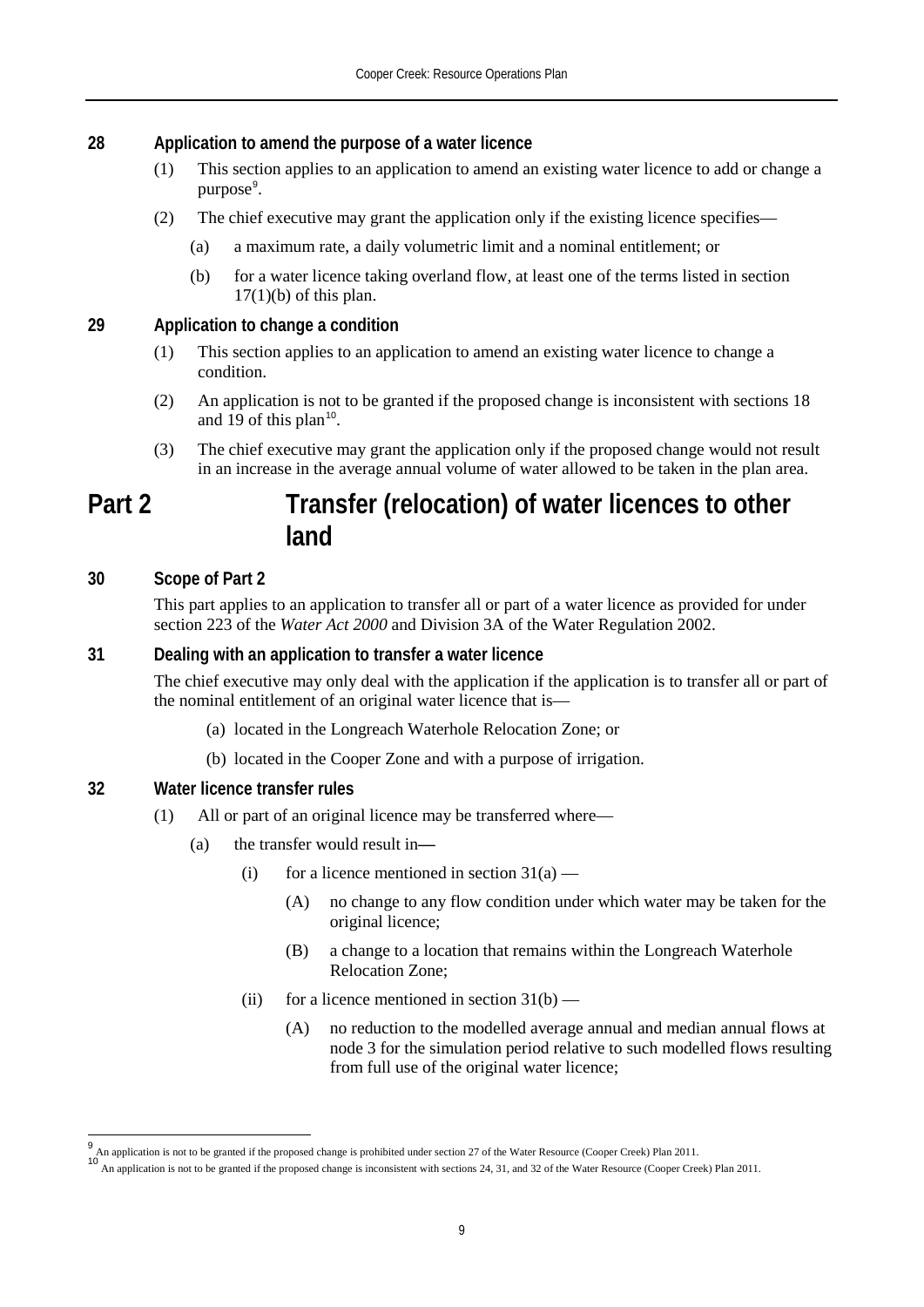- (B) no increase in modelled total number of days of no flow and low flow at node 3 for the simulation period resulting from full use of the original water licence;
- (C) the additional nominal entitlement not exceeding that specified for a zone in Table 1;
- (b) for a licence mentioned in section  $31(b)$ , the applicant provides the chief executive with information demonstrating that the proposed transfer, with necessary flow conditions, is consistent with the requirements of subsections  $(1)(a)(ii)(A)$  and  $(1)(a)(ii)(B)$ ; and
- (c) the original licence and any new licence are both metered entitlements.
- (2) Where part of an original licence is to be transferred**—**
	- (a) the daily volumetric limit for the new licence must be determined based on the proportion of the nominal entitlement proposed to be transferred;
	- (b) for the remaining part of the original water licence that is not transferred—the original licence must be amended to reflect the change in proportion of the daily volumetric limit and nominal entitlement as a result of the creation of the new licence.
- (3) For this section—
	- (a) Full use of a water licence means taking up to the nominal entitlement for the licence in accordance with terms and conditions of the licence.
	- (b) No flow means a modelled flow of zero megalitres per day;
	- (c) Low flow means a modelled flow of less than 100 megalitres per day.

**33 Conditions for a water licence transfer**

- (1) If the chief executive approves an application to which this part applies, the chief executive must—
	- (a) for an original licence which specifies a 'no store' condition—amend the 'no store' condition on the original water licence if this becomes inconsistent with the Water Resource (Cooper Creek) Plan 2011 as a result of a transfer;
	- (b) for any new licence with a purpose of 'irrigation' as a result of a transfer—include a 'no store' condition on the new licence, in accordance with section 32 of the Water Resource (Cooper Creek) Plan 2011;
	- (c) for the transfer of all or part of an original licence mentioned in section  $31(b)$ , impose flow conditions on the new licences to—
		- (i) ensure the use of the new licence will be consistent with the requirements of subsections  $32(1)(a)(ii)(A)$  and  $32(1)(a)(ii)(B)$ ;
		- (ii) prevent the taking of low flows and prevent impacts on existing entitlements<sup>[11](#page-15-0)</sup>.

| Zone                                    | Additional nominal entitlement (ML) |
|-----------------------------------------|-------------------------------------|
| Thomson (including Longreach Waterhole) | 4500                                |
| Lower Barcoo                            | 1500                                |
| <b>Upper Barcoo</b>                     | 1000                                |
| Alice                                   | 1000                                |
| <b>Torrens Tower Hill</b>               | 2000                                |

#### **Table 1 Additional nominal entitlement for a relocation zone**

<span id="page-15-0"></span><sup>11</sup> Consistent with outcomes stated in sections 12 and 13 of the Water Resource (Cooper Creek) Plan 2011.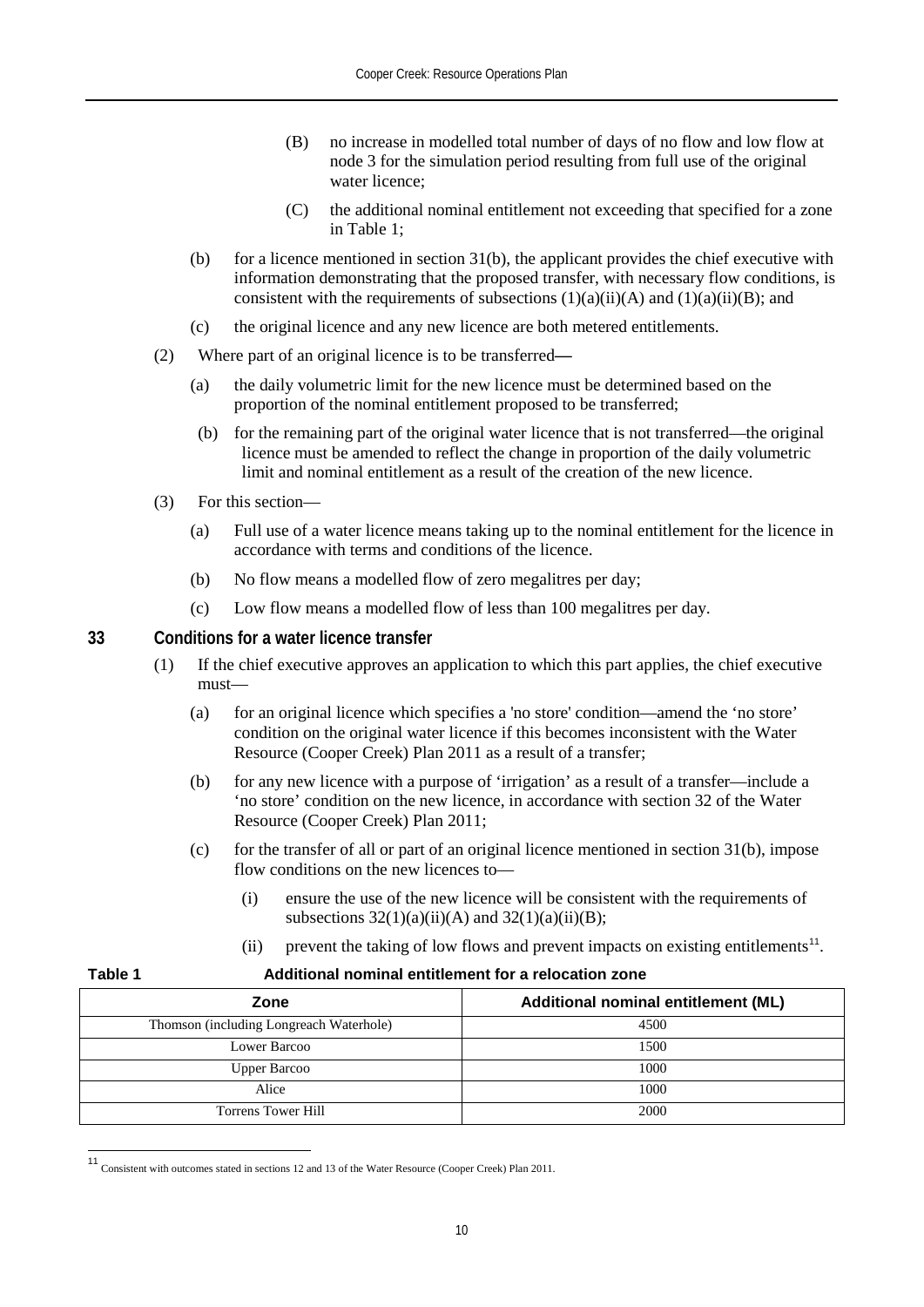### **Part 3 Seasonal water assignment under water licence**

#### **34 Scope of Part 3**

This part provides for the seasonal water assignment of water licences that authorise taking of water within the Longreach Waterhole relocation zone (see Attachment 3).

#### **35 Seasonal water assignment rules**

- (1) The licensee of a water licence mentioned in section 34 of this plan may apply for a seasonal water assignment only where the water licence—
	- (a) states the elements of a water licence to take unsupplemented surface water as required under section 23 of the Water Resource (Cooper Creek) Plan 2011; and
	- (b) is a metered entitlement in accordance with the Water Regulation 2002.
- (2) The chief executive may approve a seasonal water assignment of all or part of the water that may be taken under a water licence only where—
	- (a) the seasonal water assignment will be for taking water from a location within the Longreach Waterhole relocation zone;
	- (b) the volume of the seasonal water assignment is no greater than the unused portion of nominal entitlement that may be taken under the authority of the water licence;
	- (c) the daily volumetric limit for the seasonal water assignment is in proportion to the share of the unused nominal entitlement being seasonally assigned;
	- (d) the daily volumetric limit for the water licence being seasonally assigned is reduced in proportion to the share of the unused nominal entitlement not being seasonally assigned;
	- (e) for water licences that are subject to a flow condition, the flow condition under which water may be taken under seasonal water assignment is the same as the flow condition for the water licence being seasonally assigned.
- (3) The chief executive must apply conditions to the seasonal water assignment consistent with section 33 of this plan.
- (4) The chief executive may apply additional conditions to the seasonal water assignment having regard to the conditions on the original water licence.

### **Part 4 Granting water licences for taking overland flow**

#### **36 Scope of Part 4**

For granting a water licence under section 212 of the *Water Act 2000*, this part states—

- (a) the process for granting or amending a water licence to replace the authority under section 37(3) of the Water Resource (Cooper Creek) Plan 2011;
- (b) matters the chief executive must consider;
- (c) conditions the chief executive must include on the licence; and
- (d) requirements for certified reports for an overland flow storage.
- **37 Granting or amending a water licence in accordance with s. 38 of the water resource plan**
	- (1) The chief executive may at any time—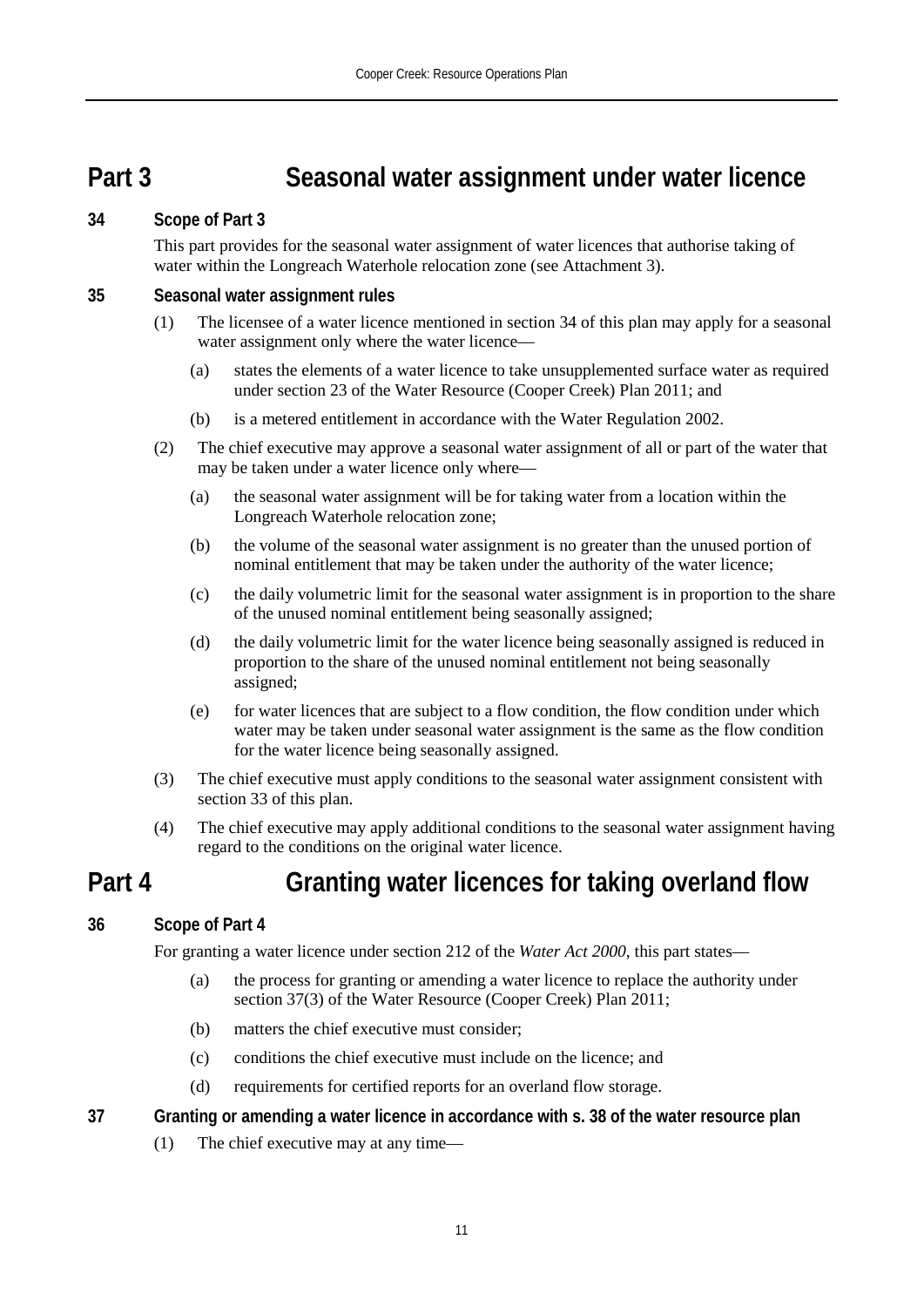- (a) grant a water licence to replace an existing authorisation for taking overland flow water; or
- (b) amend a licence granted under subsection 1(a).
- (2) Before granting or amending a water licence under subsection 1, the chief executive must issue a notice to the owner of the land—
	- (a) requesting that the owner of the land clearly identify the existing works that take overland flow water;
	- (b) requesting additional information including, but not limited to, the pattern of water use from the works based on the water requirements and purpose for which the water is used; and
	- (c) stating that the chief executive intends to grant or amend a water licence for taking overland flow water using the works.
- (3) A notice under subsection (2) may also require the owner of the land to provide, in accordance with section 38 of this plan, a certified report about the take of overland flow water using the works.
- (4) In making a decision about granting or amending a licence under subsection 1, the chief executive must consider—
	- (a) any relevant information available to the chief executive about the works;
	- (b) any certified report about the works; and
	- (c) any other matters the chief executive considers relevant.

**38 Certified reports for overland flow works**

- (1) For the purpose of this part, a certified report is a report prepared in accordance with the standards and requirements set out in a notice provided by the chief executive.
- (2) The purpose of the certified report is to provide the chief executive with an accurate representation of—
	- (a) the infrastructure to which the report relates;
	- (b) the operation of the infrastructure; and
	- (c) the ability of the infrastructure to take overland flow water.
- **39 Contents and conditions for a water licence to take overland flow water**

A water licence granted for the take of overland flow water must comply with section 17 of this plan.

**40 Not used[12](#page-17-0)**

<span id="page-17-0"></span><sup>12</sup> Refer to footnote for section 1.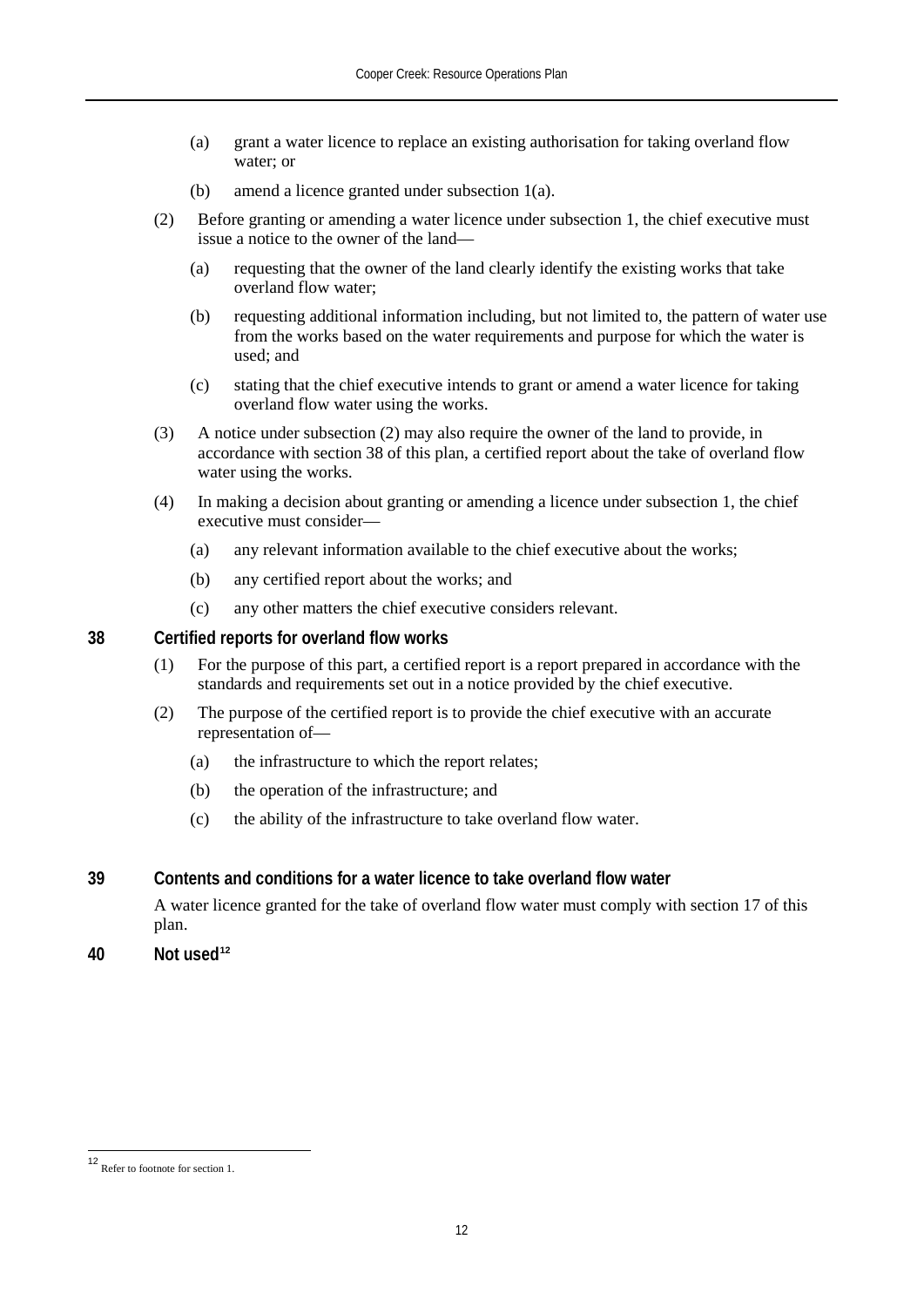# **Chapter 5 Monitoring and reporting**

#### **41 Water monitoring**

- (1) The chief executive must measure or collect, and keep publicly available records of—
	- (a) water quantity; and
	- (b) water taken.
- (2) The chief executive may collect and keep publicly available information on—
	- (a) future consumptive demands for water; and
	- (b) water use efficiency.
- (3) The chief executive may use information collected to support water resource assessment and reporting.

#### **42 Natural ecosystems monitoring**

The chief executive may collect and keep publicly available information on—

- (1) ecological assets that are linked to the ecological outcomes of the Water Resource (Cooper Creek) Plan 2011; and
- (2) the critical water requirements of ecological assets in the plan area, including the provision of these requirements under the Water Resource (Cooper Creek) Plan 2011.

#### **43 Assessment**

- (1) The chief executive must assess the data measured, collected and recorded under sections 41 and 42 of this plan against the outcomes specified in the Water Resource (Cooper Creek) Plan 2011.
- (2) The chief executive's assessment may be used in assisting the Minister to prepare a report under section 43 of the Water Resource (Cooper Creek) Plan 2011.
- (3) The chief executive may also use data measured, collected and recorded under other monitoring programs<sup>[13](#page-18-0)</sup> within the plan area to meet the requirements of this chapter.

#### **44 Not used[14](#page-18-1)**

<span id="page-18-0"></span><sup>&</sup>lt;sup>13</sup> For example, the Lake Eyre Basin Rivers Assessment, Lake Eyre Basin Intergovernmental Agreement 2000<br><sup>14</sup> Refer to footnote for section 1.

<span id="page-18-1"></span>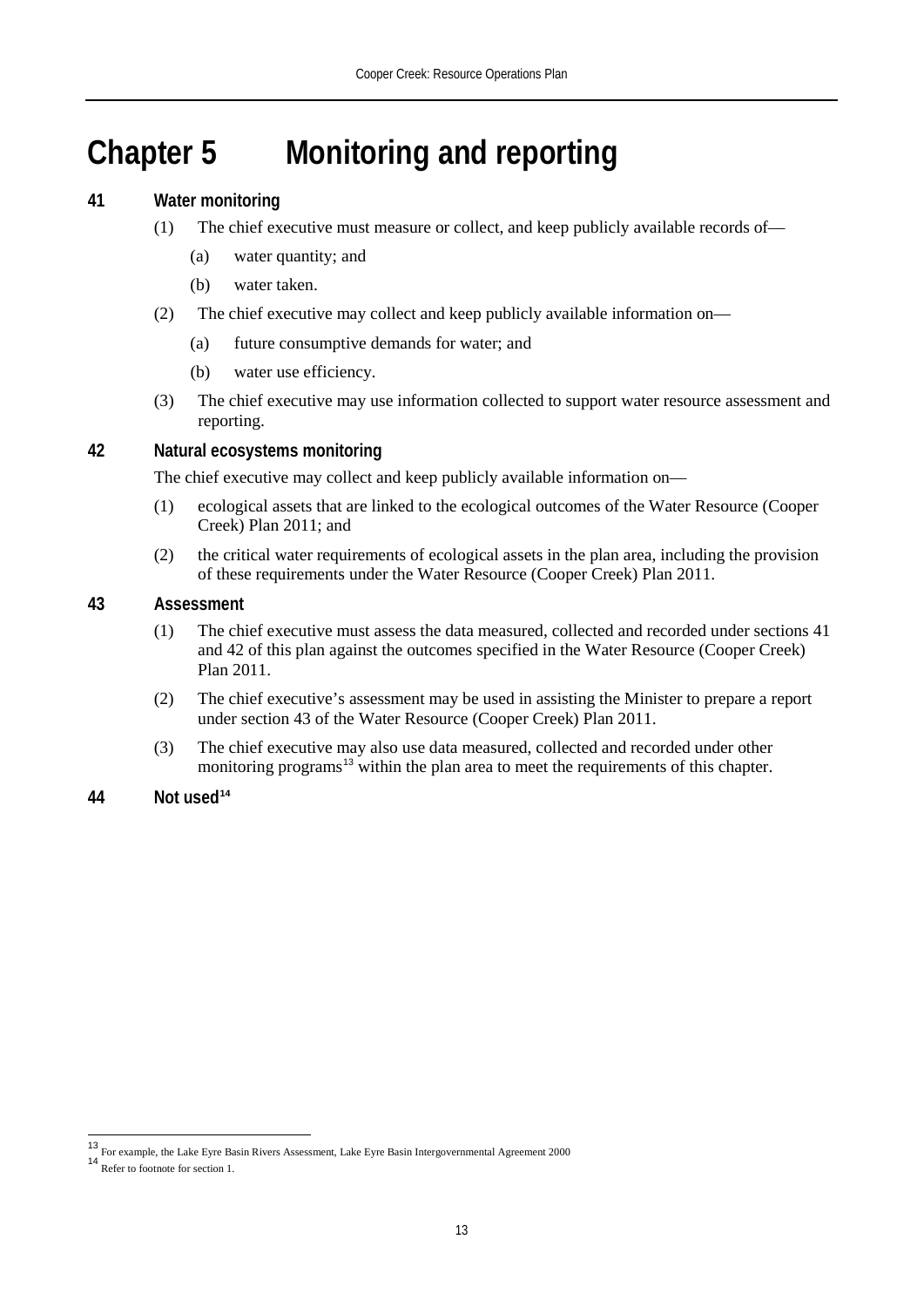# **Chapter 6 Amendments to the resource operations plan**

### **Part 1 General**

#### **45 Scope of Chapter 6**

This chapter states the types of amendments that may be made to this plan under the *Water Act 2000* that—

- (a) do not require public notification—Part 2; and
- (b) do require public notification—Part 3.

#### **46 Commencement of amendments under Part 2 and Part 3**

An amendment to this plan commences—

- (a) where a date is specified in the Queensland Government Gazette—on the date specified; or
- (b) where no date is specified in the Queensland Government Gazette—on the date the Gazette is first published.

### **Part 2 Amendments not requiring public notification**

#### **47 Application of Part 2**

This part describes those amendments that may be made to this plan under section 106(b) of the *Water Act 2000*.

#### **48 Amendment necessary to implement an amendment to the Water Resource (Cooper Creek) Plan 2011**

An amendment that is necessary to implement an amendment to the Water Resource (Cooper Creek) Plan 2011 made under section 57(b) of the *Water Act 2000* may be made to this plan.

#### **49 Amendment to monitoring requirements**

An amendment that provides for improved or more efficient monitoring for assessing the Water Resource (Cooper Creek) Plan 2011 outcomes may be made to this plan.

**50 Not used[15](#page-19-0)**

### **Part 3 Amendments requiring public notification**

#### **51 Amendments under the** *Water Act 2000*

(1) The chief executive may amend this plan under section 105(5) of the *Water Act 2000* to include additional requirements for water management.

<span id="page-19-0"></span><sup>15</sup> Refer to footnote for section 1.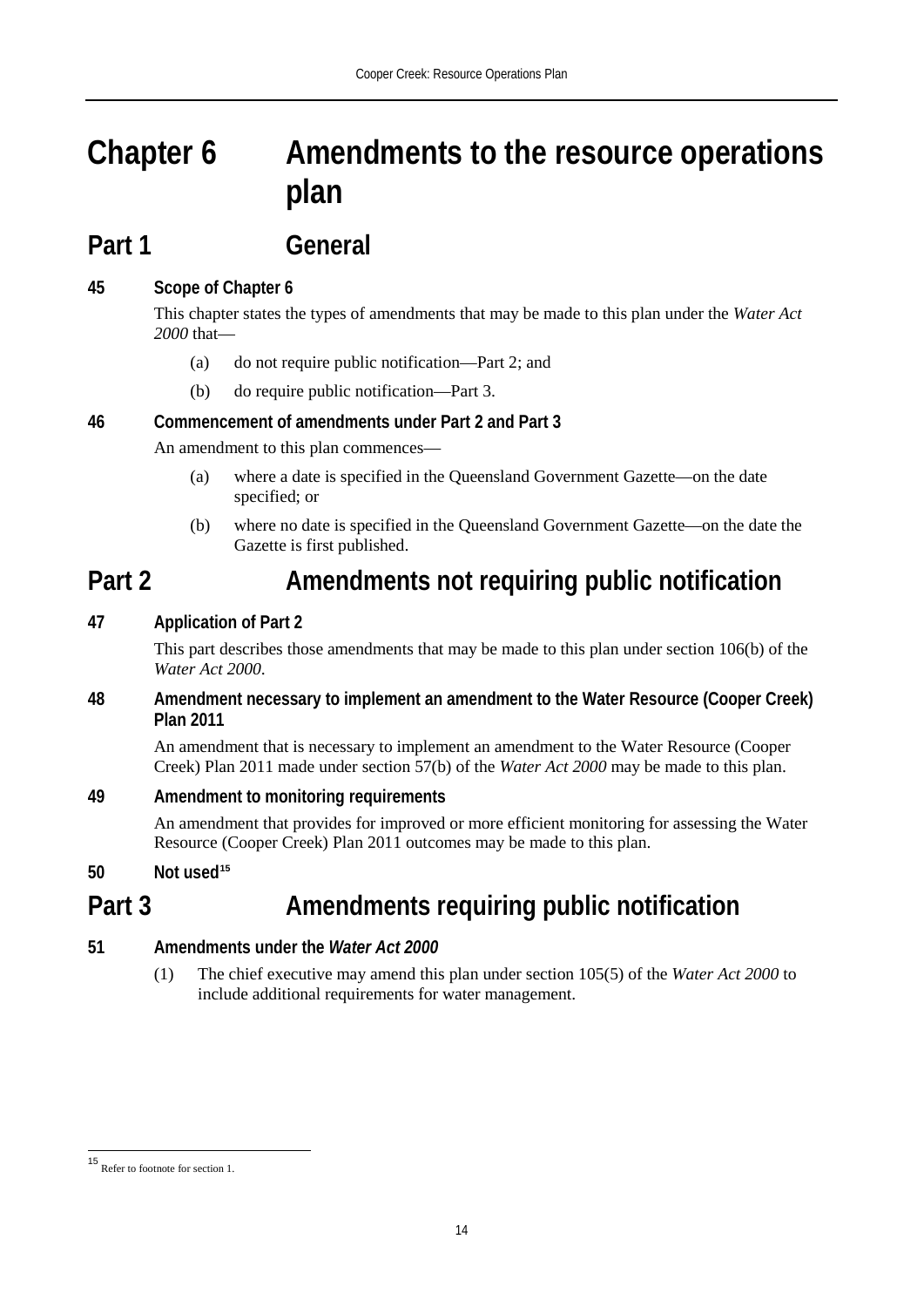- (2) Examples of amendments that may occur under section 105(5) of the *Water Act 2000* may include, but are not limited to—
	- (a) The addition of any new relocation zones;
	- (b) Changes to the extent of an existing relocation zone; or
	- (c) Changes to transfer rules.

#### **52 Not used**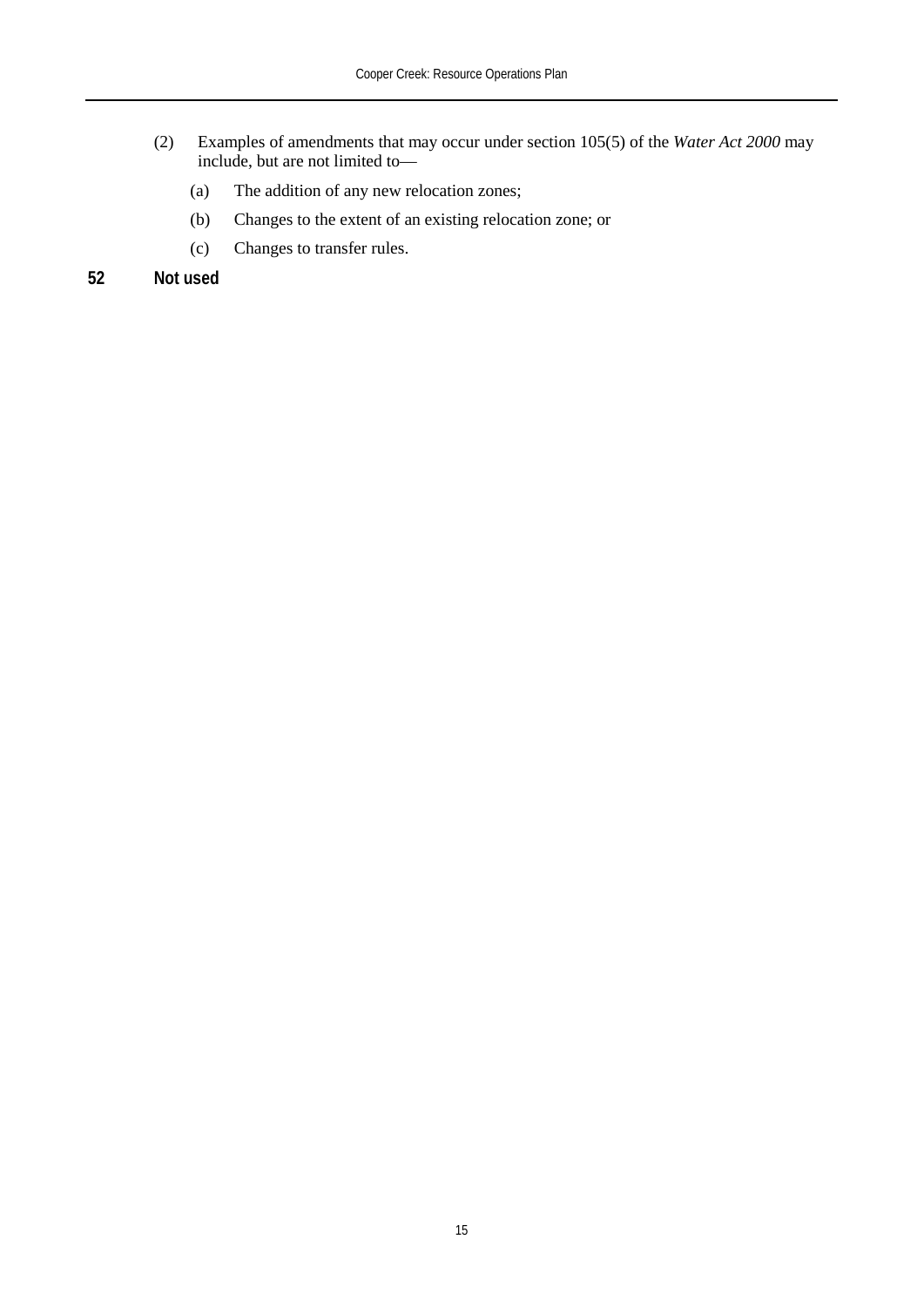# **Attachment 1 Dictionary**

| Term                                  | <b>Definition</b>                                                                                             |
|---------------------------------------|---------------------------------------------------------------------------------------------------------------|
| Additional nominal entitlement volume | The volume available in a zone at the time this plan commences as<br>detailed in Chapter 4 Part 2 Table 1     |
| 1/sec                                 | Litres per second                                                                                             |
| Maximum stored volume                 | The maximum volume of water able to be stored in overland flow<br>works                                       |
| Mean annual volume                    | The volume of water able to be taken expressed as a long term<br>average over a period of climatic record     |
| Megalitre (ML)                        | A megalitre means 1 million litres (see Schedule 4 of the Water Act<br><b>2000</b>                            |
| ML/day                                | Megalitres per day                                                                                            |
| Relocation zone                       | An area specified in the resource operations plan which defines the<br>extent to which relocation rules apply |
| Water year                            | The period from 1 July to 30 June                                                                             |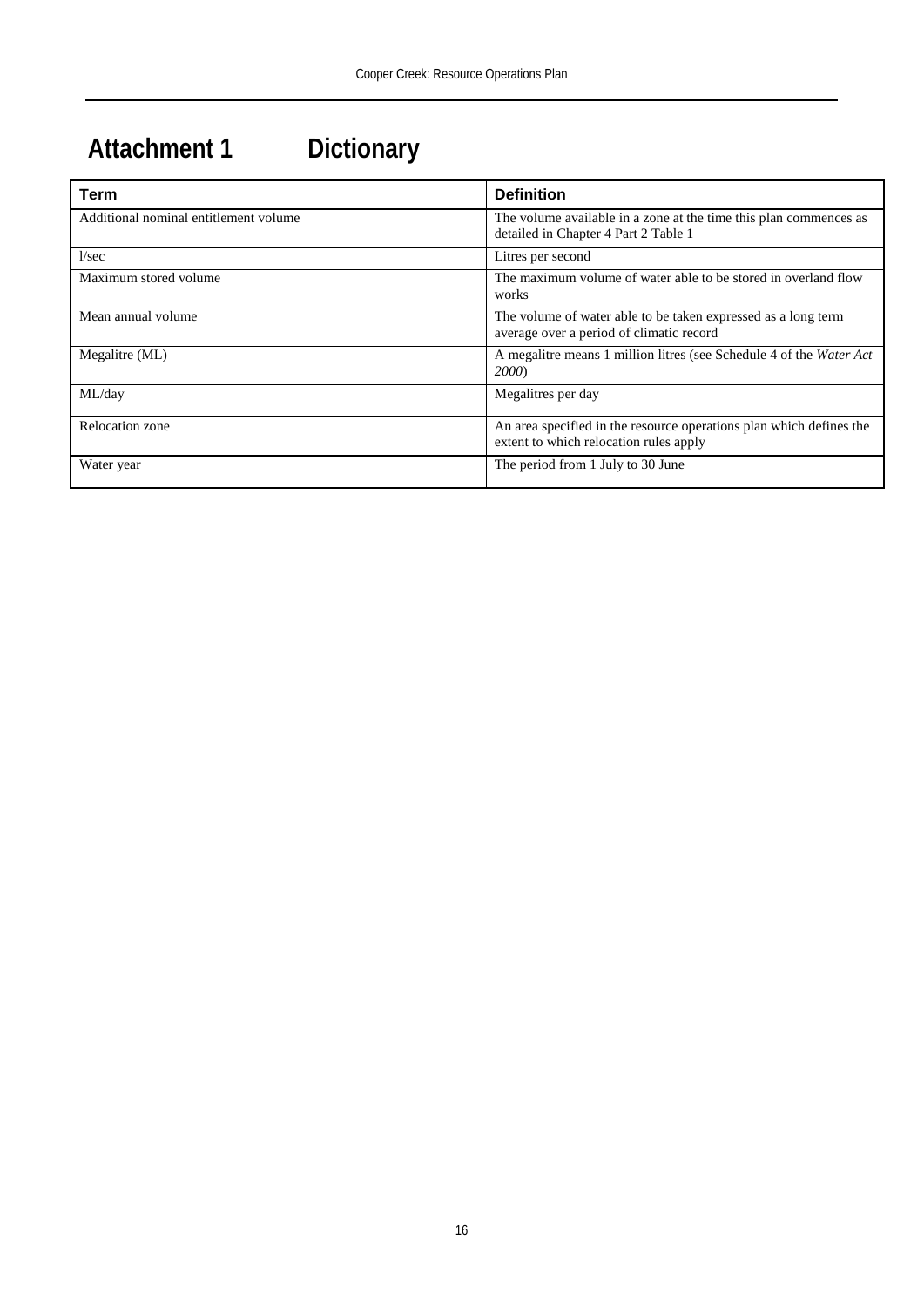### **Attachment 2 Map of plan area**



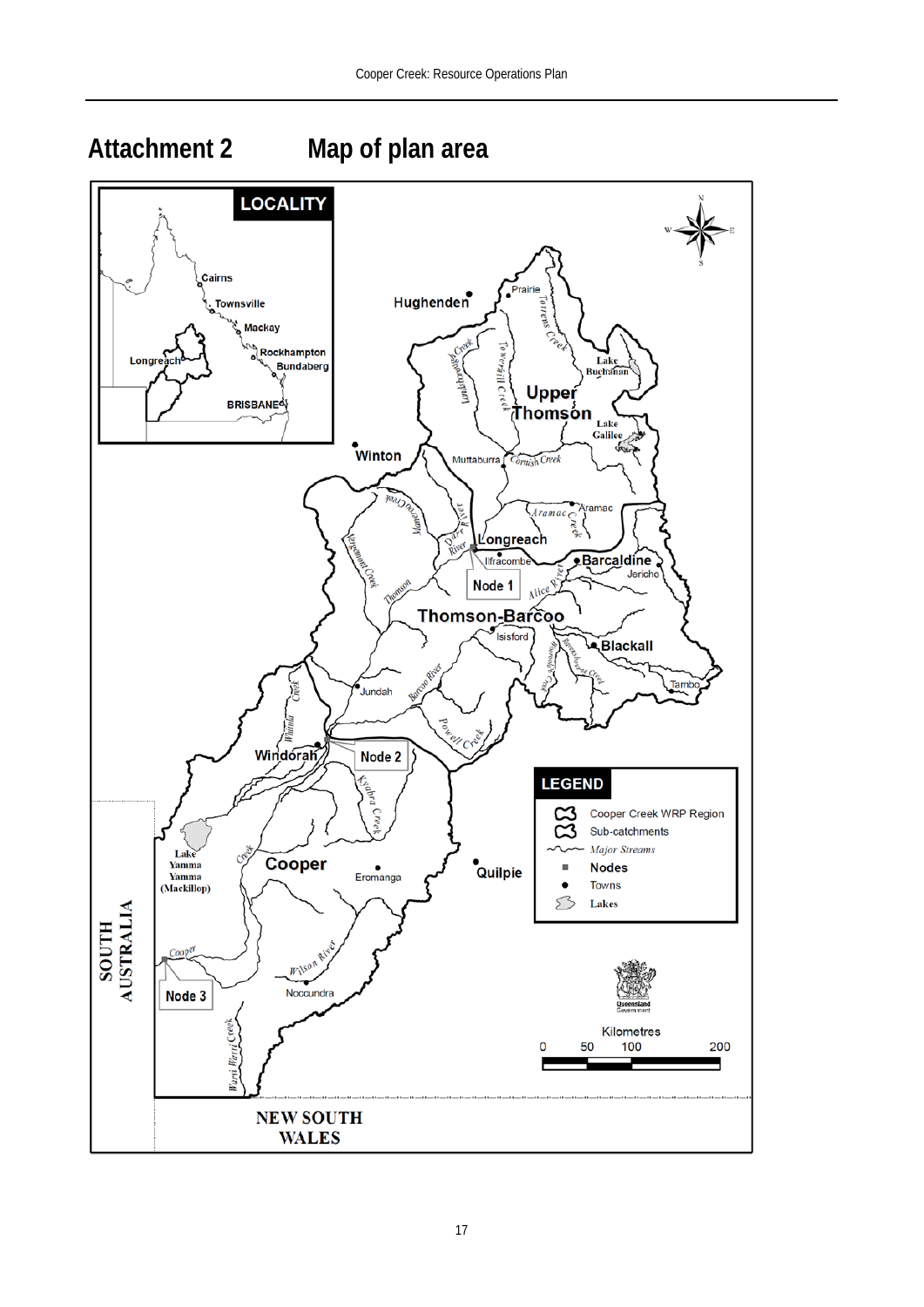**Attachment 3 Map of relocation zones**

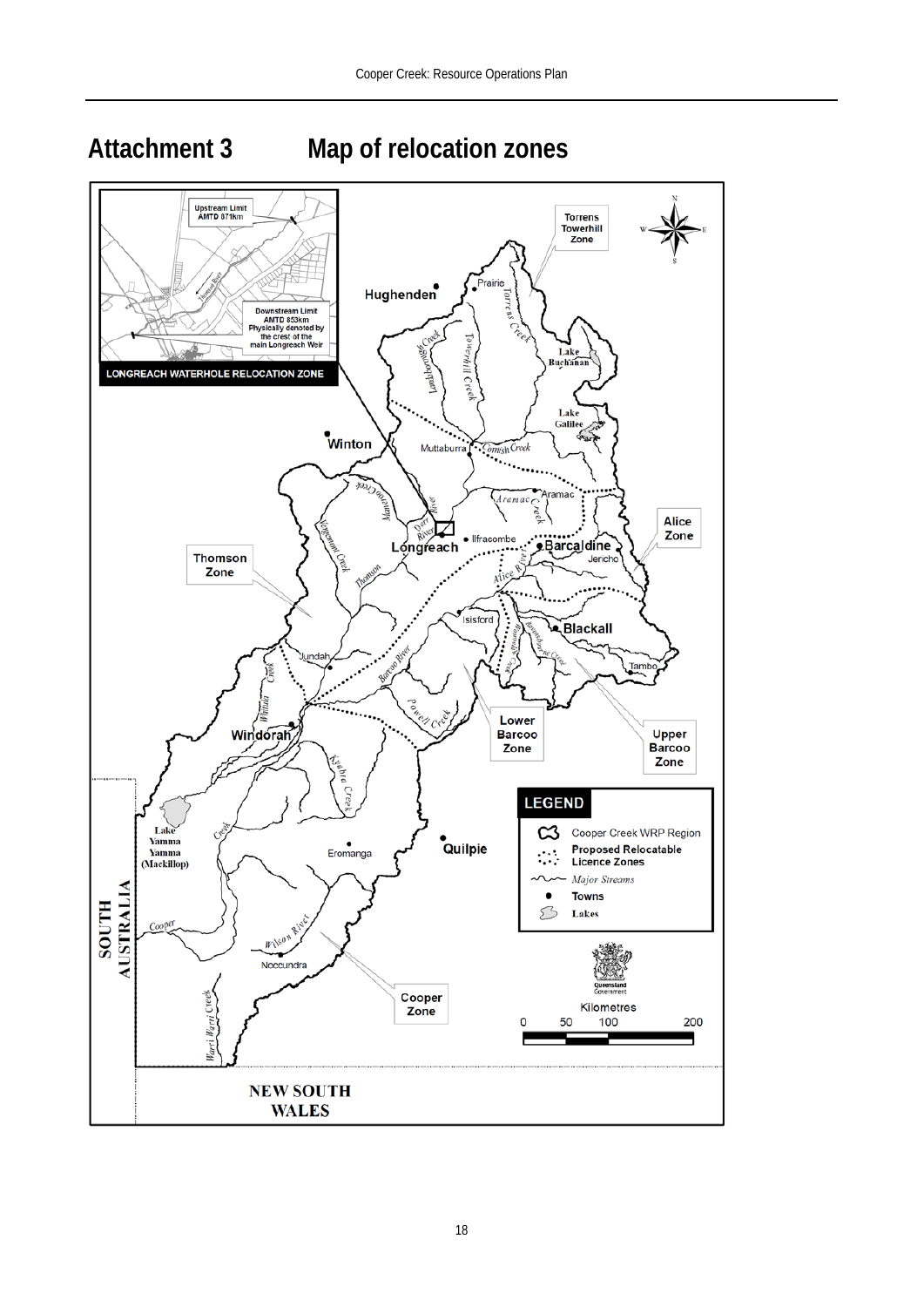# **Attachment 4 Granting and amending water authorisations**

| Table 1<br>Water licences to replace authorities (s. 20 WRP)                      |                                                                                                                                                                                                                                                                        |                                                                                                                                                                                                                                                                        |  |  |  |  |
|-----------------------------------------------------------------------------------|------------------------------------------------------------------------------------------------------------------------------------------------------------------------------------------------------------------------------------------------------------------------|------------------------------------------------------------------------------------------------------------------------------------------------------------------------------------------------------------------------------------------------------------------------|--|--|--|--|
| Column 1                                                                          | Column <sub>2</sub>                                                                                                                                                                                                                                                    |                                                                                                                                                                                                                                                                        |  |  |  |  |
| <b>Continued authority</b>                                                        | <b>Water licence</b>                                                                                                                                                                                                                                                   |                                                                                                                                                                                                                                                                        |  |  |  |  |
| The authority held by Australian                                                  | Licensee:                                                                                                                                                                                                                                                              | Australian Agricultural College Corporation                                                                                                                                                                                                                            |  |  |  |  |
| Agricultural College Corporation, dated                                           | Period:                                                                                                                                                                                                                                                                | 10 years                                                                                                                                                                                                                                                               |  |  |  |  |
| 15 December 1969 to take water from<br>the Thomson River                          | Water:                                                                                                                                                                                                                                                                 | <b>Thomson River</b>                                                                                                                                                                                                                                                   |  |  |  |  |
| (Permit 4/75)                                                                     | Location:                                                                                                                                                                                                                                                              | Lot 1 on Plan PER207962                                                                                                                                                                                                                                                |  |  |  |  |
|                                                                                   | Supply:                                                                                                                                                                                                                                                                | Lot 153 on Plan SP177544                                                                                                                                                                                                                                               |  |  |  |  |
|                                                                                   | Maximum Rate:                                                                                                                                                                                                                                                          | 78 l/sec                                                                                                                                                                                                                                                               |  |  |  |  |
|                                                                                   | Daily Volumetric Limit:                                                                                                                                                                                                                                                | 5.6 ML/day                                                                                                                                                                                                                                                             |  |  |  |  |
|                                                                                   | <b>Nominal Entitlement:</b>                                                                                                                                                                                                                                            | 160 megalitres                                                                                                                                                                                                                                                         |  |  |  |  |
|                                                                                   | Purpose:                                                                                                                                                                                                                                                               | Irrigation                                                                                                                                                                                                                                                             |  |  |  |  |
|                                                                                   | Conditions:                                                                                                                                                                                                                                                            |                                                                                                                                                                                                                                                                        |  |  |  |  |
|                                                                                   | prohibited.                                                                                                                                                                                                                                                            | 1. The storage of water taken under this water licence for the purpose of irrigation is                                                                                                                                                                                |  |  |  |  |
|                                                                                   |                                                                                                                                                                                                                                                                        | 2. Notwithstanding condition 1, a balancing storage to store water taken under this<br>licence is permitted, only to the extent that the total volume of water stored at any one<br>time in association with the purpose of irrigation, does not exceed 30 megalitres. |  |  |  |  |
| The authorities held by Australian                                                | Licensee:                                                                                                                                                                                                                                                              | Australian Agricultural College Corporation                                                                                                                                                                                                                            |  |  |  |  |
| Agricultural College Corporation, dated<br>6 January 1982, to take water from the | Period:                                                                                                                                                                                                                                                                | 10 years                                                                                                                                                                                                                                                               |  |  |  |  |
| <b>Thomson River</b>                                                              | Water:                                                                                                                                                                                                                                                                 | <b>Thomson River</b>                                                                                                                                                                                                                                                   |  |  |  |  |
| (Permit 4/183)                                                                    | Location:                                                                                                                                                                                                                                                              | Lot 1 on Plan PER207962                                                                                                                                                                                                                                                |  |  |  |  |
|                                                                                   | Supply:                                                                                                                                                                                                                                                                | Lot 153 on Plan SP177544                                                                                                                                                                                                                                               |  |  |  |  |
|                                                                                   | Maximum Rate:                                                                                                                                                                                                                                                          | 78 l/sec                                                                                                                                                                                                                                                               |  |  |  |  |
|                                                                                   | Daily Volumetric Limit:                                                                                                                                                                                                                                                | 5.6 ML/day                                                                                                                                                                                                                                                             |  |  |  |  |
|                                                                                   | Nominal Entitlement:                                                                                                                                                                                                                                                   | 160 megalitres                                                                                                                                                                                                                                                         |  |  |  |  |
|                                                                                   | Purpose:                                                                                                                                                                                                                                                               | Irrigation                                                                                                                                                                                                                                                             |  |  |  |  |
|                                                                                   | Conditions:                                                                                                                                                                                                                                                            |                                                                                                                                                                                                                                                                        |  |  |  |  |
|                                                                                   | 1. Pumping under the authority of this licence is prohibited whenever the water level in<br>weir falls below 0.3 metres from weir crest level of the main Longreach weir.                                                                                              |                                                                                                                                                                                                                                                                        |  |  |  |  |
|                                                                                   | 2. The storage of water taken under this water licence for the purpose of irrigation is<br>prohibited.                                                                                                                                                                 |                                                                                                                                                                                                                                                                        |  |  |  |  |
|                                                                                   | 3. Notwithstanding condition 1, a balancing storage to store water taken under this<br>licence is permitted, only to the extent that the total volume of water stored at any one<br>time in association with the purpose of irrigation, does not exceed 30 megalitres. |                                                                                                                                                                                                                                                                        |  |  |  |  |
| Existing Interference by Longreach                                                | Licensee:                                                                                                                                                                                                                                                              | <b>Longreach Regional Council</b>                                                                                                                                                                                                                                      |  |  |  |  |
| Regional Council constructed 1960s<br>known as the main Longreach weirs           | Period:                                                                                                                                                                                                                                                                | 20 years                                                                                                                                                                                                                                                               |  |  |  |  |
|                                                                                   | Water:                                                                                                                                                                                                                                                                 | <b>Thomson River</b>                                                                                                                                                                                                                                                   |  |  |  |  |
|                                                                                   | Location:                                                                                                                                                                                                                                                              | Lot 4 on Plan SP177544                                                                                                                                                                                                                                                 |  |  |  |  |
|                                                                                   | Volume Capacity:                                                                                                                                                                                                                                                       | 3300 megalitres                                                                                                                                                                                                                                                        |  |  |  |  |
|                                                                                   | Purpose:                                                                                                                                                                                                                                                               | Conserve water (town water supply)                                                                                                                                                                                                                                     |  |  |  |  |
| Existing Interference by Longreach                                                | Licensee:                                                                                                                                                                                                                                                              | <b>Longreach Regional Council</b>                                                                                                                                                                                                                                      |  |  |  |  |
| Regional Council constructed 1930s<br>known as the Isisford Weir                  | Period:                                                                                                                                                                                                                                                                | 20 years                                                                                                                                                                                                                                                               |  |  |  |  |
|                                                                                   | Water:                                                                                                                                                                                                                                                                 | <b>Barcoo River</b>                                                                                                                                                                                                                                                    |  |  |  |  |
|                                                                                   | Location:                                                                                                                                                                                                                                                              | Lot 27 on Plan MTL91                                                                                                                                                                                                                                                   |  |  |  |  |
|                                                                                   | Volume Capacity:                                                                                                                                                                                                                                                       | 190 megalitres                                                                                                                                                                                                                                                         |  |  |  |  |
|                                                                                   | Purpose:                                                                                                                                                                                                                                                               | Conserve water (town water supply)                                                                                                                                                                                                                                     |  |  |  |  |
| Existing interference constructed circa                                           | Licensee:                                                                                                                                                                                                                                                              | Department of Natural Resources and Mines                                                                                                                                                                                                                              |  |  |  |  |

#### **Table 1 Water licences to replace authorities (s. 20 WRP)**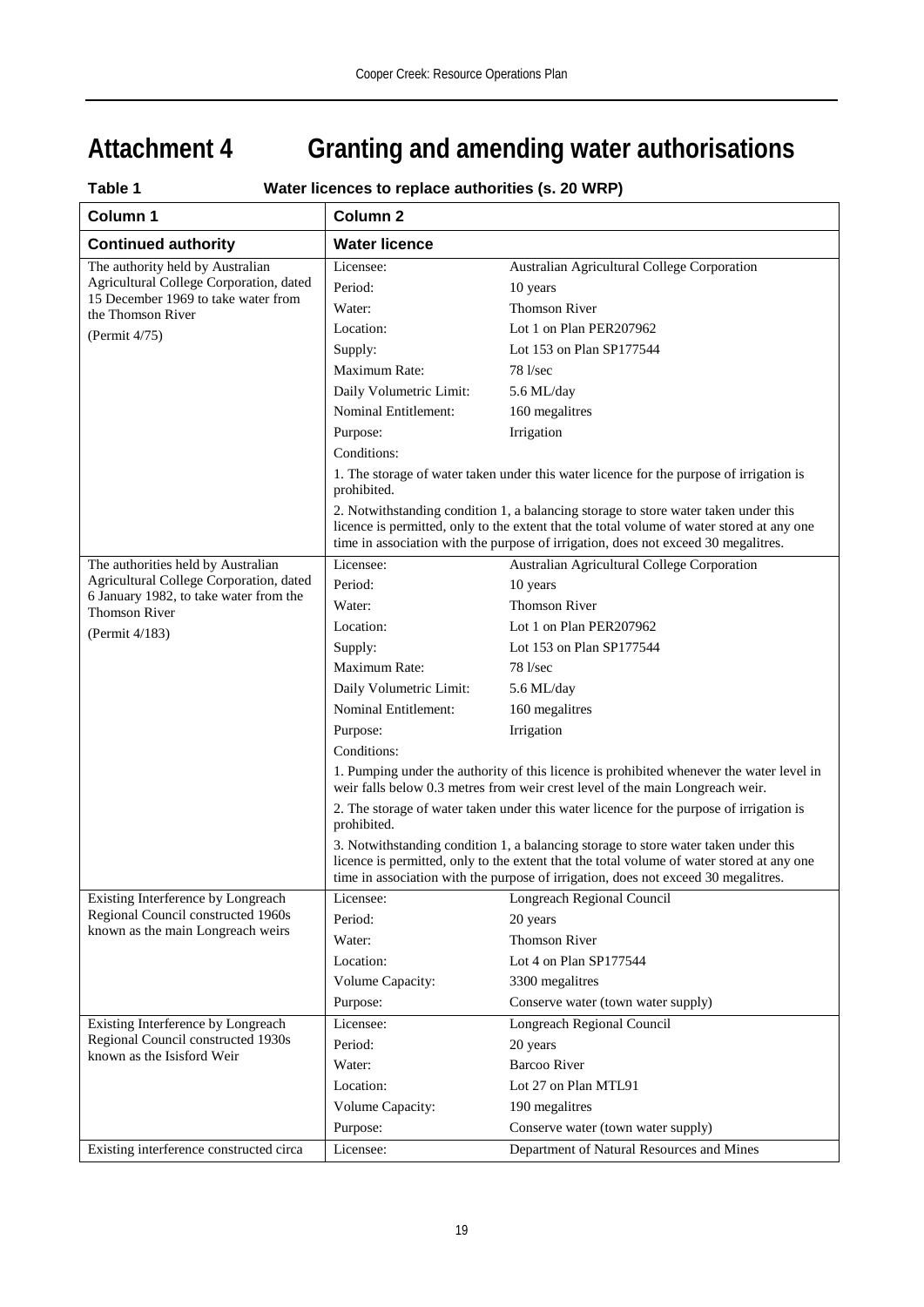| Column 1                          | Column 2             |                     |
|-----------------------------------|----------------------|---------------------|
| <b>Continued authority</b>        | <b>Water licence</b> |                     |
| 1950s, known as Lloyd Jones Weir. | Period:              | 20 years            |
|                                   | Water:               | Alice River         |
|                                   | Location:            | Lot 8 on Plan YN103 |
|                                   | Volume capacity:     | 420 megalitres      |
|                                   | Purpose:             | Conserve water      |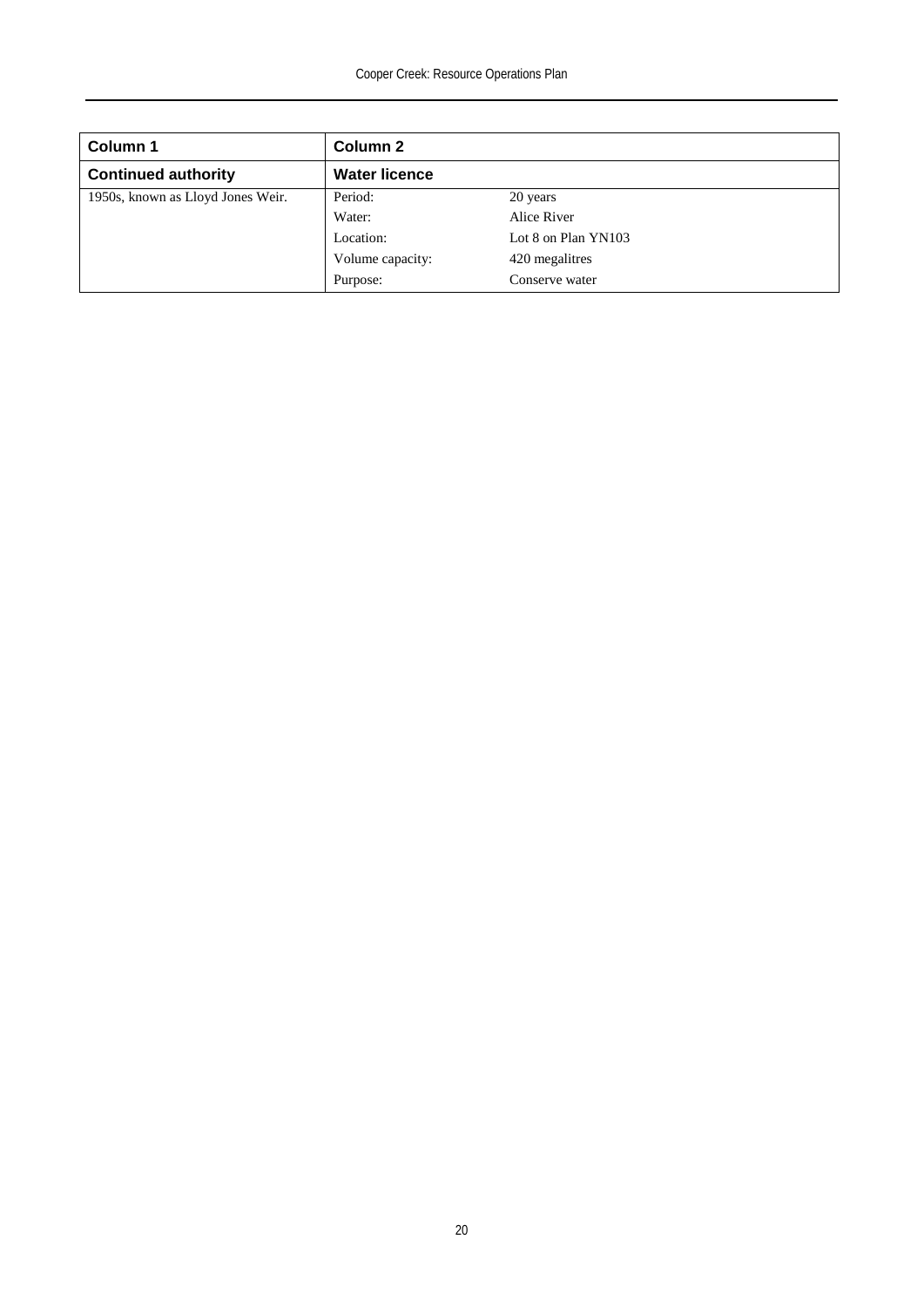| Column 1          | Column <sub>2</sub>                                                                                         | Column <sub>3</sub>                   | Column 4                                     | Column <sub>5</sub>                          | Column <sub>6</sub>                   | Column <sub>7</sub>                               |
|-------------------|-------------------------------------------------------------------------------------------------------------|---------------------------------------|----------------------------------------------|----------------------------------------------|---------------------------------------|---------------------------------------------------|
| Licence<br>number | Licensee                                                                                                    | <b>Purpose</b>                        | <b>Maximum</b><br>extraction<br>rate (L/sec) | <b>Daily</b><br>volumetric<br>limit (ML/day) | <b>Nominal</b><br>entitlement<br>(ML) | <b>Additional water</b><br>licence<br>conditions  |
| 15455J            | A J E SMITH                                                                                                 | Irrigation                            | 31                                           | 2.2                                          | 48                                    | See Table 3,<br>balancing storage<br>limit: 30 ML |
| 13596J            | <b>AUSTRALIAN</b><br><b>AGRICULTURAL</b><br><b>COLLEGE</b><br><b>CORPORATION</b>                            | Irrigation                            | 31                                           | 2.2                                          | 128                                   | See Table 3,<br>balancing storage<br>limit: 30 ML |
| 14115WJ           | <b>AUSTRALIAN</b><br><b>AGRICULTURAL</b><br><b>COLLEGE</b><br><b>CORPORATION</b>                            | Irrigation                            | 78                                           | 5.6                                          | 224                                   | See Table 3,<br>balancing storage<br>limit: 30 ML |
| 43703J            | <b>AUSTRALIAN</b><br>STOCKMAN'S<br><b>HALL OF FAME</b><br>AND OUTBACK<br><b>HERITAGE CENTRE</b>             | Waterharvesting                       | 660                                          | 47.5                                         | 533                                   |                                                   |
| 43611J            | <b>PARAWAY</b><br>PASTORAL CO.<br><b>LTD</b>                                                                | Irrigation                            | $\overline{c}$                               | 0.17                                         | 32                                    | See Table 3,<br>balancing storage<br>limit: 30 ML |
| 43613J            | <b>PARAWAY</b><br>PASTORAL CO.<br><b>LTD</b>                                                                | Irrigation                            | 36                                           | 3.11                                         | 160                                   | See Table 3,<br>balancing storage<br>limit: 30 ML |
| 43862J            | <b>BARCOO SHIRE</b><br>COUNCIL (Jundah)                                                                     | Town water<br>supply                  | 101                                          | 7.3                                          | 150                                   |                                                   |
| 43867J            | <b>BARCOO SHIRE</b><br><b>COUNCIL</b><br>(Stonehenge)                                                       | Town water<br>supply                  | 217                                          | 15.6                                         | 100                                   |                                                   |
| 401027            | <b>BARCOO SHIRE</b><br><b>COUNCIL</b><br>(Windorah)                                                         | Town water<br>supply                  | 6                                            | 0.52                                         | 150                                   |                                                   |
| 43868J            | <b>BARCOO SHIRE</b><br><b>COUNCIL</b><br>(Windorah)                                                         | Town water<br>supply                  | 101                                          | 7.3                                          | 141                                   |                                                   |
| 43755J            | <b>BODY CORPORATE</b><br><b>FOR THE</b><br><b>SANDALWOODS</b><br><b>COMMUNITY</b><br>TITLES SCHEME<br>23452 | Domestic supply,<br>stock, industrial | $\overline{c}$                               | 0.17                                         | 44                                    |                                                   |
| 43710J            | C A GOUGH and E A<br><b>GOUGH</b>                                                                           | Irrigation $1$                        | 31                                           | 2.2                                          | 64                                    | See Table 3,<br>balancing storage<br>limit: 30 ML |
| 405368            | C J E COLE and C M<br><b>COLE</b>                                                                           | Domestic supply,<br>stock, irrigation | 78                                           | 5.6                                          | 2<br>34.5                             | See Table 3,<br>balancing storage<br>limit: 30 ML |
| 409192            | <b>CENTRAL WEST</b><br><b>ABORIGINAL</b><br><b>CORPORATION</b>                                              | Domestic supply,<br>irrigation        | 14                                           | 1.0                                          | 2<br>34.5                             | See Table 3,<br>balancing storage<br>limit: 30 ML |
| 13351WJ           | CONSOLIDATED<br><b>PASTORAL</b><br><b>COMPANY PTY</b><br><b>LIMITED</b>                                     | Waterharvesting                       | 360                                          | 25.9                                         | 100                                   |                                                   |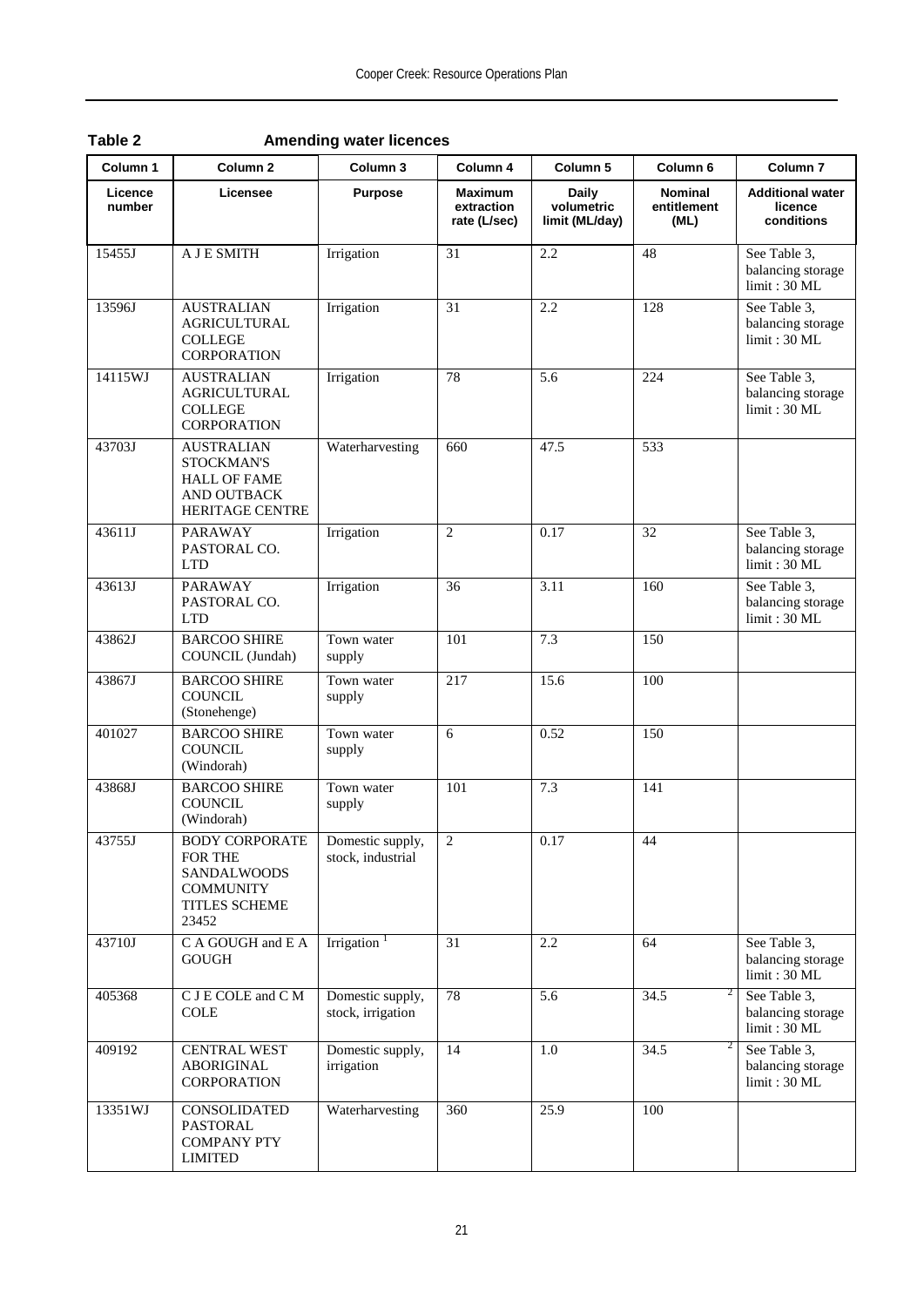| Column 1          | Column <sub>2</sub>                                                             | Column 3                              | Column 4                                     | Column 5                                     | Column 6                              | Column <sub>7</sub>                               |
|-------------------|---------------------------------------------------------------------------------|---------------------------------------|----------------------------------------------|----------------------------------------------|---------------------------------------|---------------------------------------------------|
| Licence<br>number | Licensee                                                                        | <b>Purpose</b>                        | <b>Maximum</b><br>extraction<br>rate (L/sec) | <b>Daily</b><br>volumetric<br>limit (ML/day) | <b>Nominal</b><br>entitlement<br>(ML) | <b>Additional water</b><br>licence<br>conditions  |
| 190174            | DA & CL WALKER                                                                  | Domestic supply,<br>stock, irrigation | 9                                            | 0.77                                         | 2<br>131.5                            | See Table 3,<br>balancing storage<br>limit: 47 ML |
| 43718J            | <b>D J SMITH</b>                                                                | Irrigation                            | 300                                          | 21.6                                         | 1000                                  | See Table 3,<br>balancing storage<br>limit: 30 ML |
| 43719J            | <b>DJ SMITH</b>                                                                 | Irrigation                            | 1667                                         | 120                                          | 4000                                  | See Table 3,<br>balancing storage<br>limit: 30 ML |
| 43923J            | <b>DEPARTMENT OF</b><br>AGRICULTURE,<br><b>FISHERIES AND</b><br><b>FORESTRY</b> | Irrigation $1$                        | 6.5                                          | 0.56                                         | 70.4                                  | See Table 3,<br>balancing storage<br>limit: 30 ML |
| 174862            | DOCE PTY LTD                                                                    | Construction,<br>domestic supply      | $\overline{4}$                               | 0.35                                         | 10                                    |                                                   |
| 174864            | <b>DOCE PTY LTD</b>                                                             | Construction,<br>domestic supply      | $\overline{4}$                               | 0.35                                         | 10                                    |                                                   |
| 174866            | DOCE PTY LTD                                                                    | Construction,<br>domestic supply      | $\overline{4}$                               | 0.35                                         | 10                                    |                                                   |
| 405804            | FPM EVANS; DE<br>EVANS and B E<br><b>EVANS</b>                                  | Irrigation                            | 360                                          | $\overline{25.9}$                            | 160                                   | See Table 3,<br>balancing storage<br>limit: 30 ML |
| 190555            | <b>FLINDERS SHIRE</b><br><b>COUNCIL</b> (Torrens<br>Creek)                      | Town water<br>supply                  | $\overline{2}$                               | 0.17                                         | 10                                    |                                                   |
| 43761J            | G J SCHULTZ and M<br><b>G SCHULTZ</b>                                           | Irrigation                            | 168                                          | 12.1                                         | 160                                   | See Table 3,<br>balancing storage<br>limit: 30 ML |
| 43712J            | DE & M M CROSS                                                                  | Irrigation                            | 300                                          | 21.6                                         | 1000                                  | See Table 3.<br>balancing storage<br>limit: 30 ML |
| 43713J            | DE & M M CROSS                                                                  | Irrigation                            | 1200                                         | 86.4                                         | 4000                                  | See Table 3,<br>balancing storage<br>limit: 30 ML |
| 43632J            | H M ALBRAND; M<br>W ALBRAND and W<br><b>WALBRAND</b>                            | Irrigation                            | 8.5                                          | 0.73                                         | 16                                    | See Table 3,<br>balancing storage<br>limit: 16 ML |
| 25069J            | <b>A J WEBBER</b>                                                               | Irrigation                            | 78                                           | 5.6                                          | 96                                    | See Table 3,<br>balancing storage<br>limit: 30 ML |
| 43656J            | <b>J S NAYLOR</b>                                                               | Irrigation                            | 54                                           | 3.9                                          | 39                                    | See Table 3,<br>balancing storage<br>limit: 30 ML |
| 43693J            | M R LOCKREY and<br><b>F M LOCKREY</b>                                           | Irrigation                            | 2                                            | 0.17                                         | $\overline{2}$                        | See Table 3,<br>balancing storage<br>limit: 2 ML  |
| 404314            | <b>LONGREACH</b><br><b>REGIONAL</b><br><b>COUNCIL</b><br>(Ilfracombe)           | Town water<br>supply                  | 1667                                         | 120                                          | 770                                   |                                                   |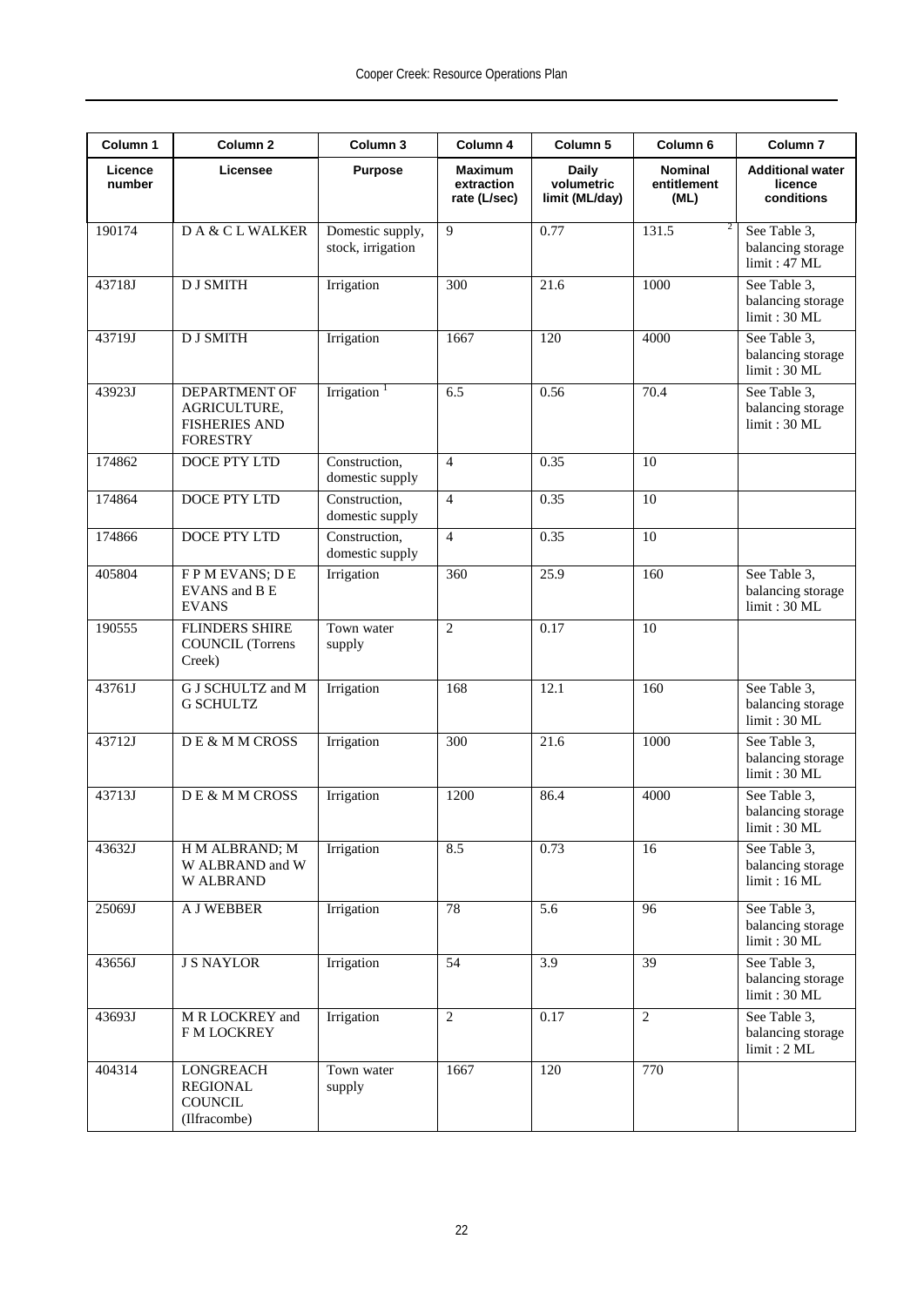| Column <sub>1</sub> | Column <sub>2</sub>                                           | Column 3                             | Column 4                                     | Column <sub>5</sub>                   | Column <sub>6</sub>                   | Column <sub>7</sub>                               |
|---------------------|---------------------------------------------------------------|--------------------------------------|----------------------------------------------|---------------------------------------|---------------------------------------|---------------------------------------------------|
| Licence<br>number   | Licensee                                                      | <b>Purpose</b>                       | <b>Maximum</b><br>extraction<br>rate (L/sec) | Daily<br>volumetric<br>limit (ML/day) | <b>Nominal</b><br>entitlement<br>(ML) | <b>Additional water</b><br>licence<br>conditions  |
| 604057              | <b>LONGREACH</b><br><b>REGIONAL</b><br>COUNCIL (Isisford)     | Town water<br>supply                 | 10                                           | 0.64                                  | 100                                   |                                                   |
| 604058              | <b>LONGREACH</b><br><b>REGIONAL</b><br>COUNCIL<br>(Longreach) | Town water<br>supply                 | 300                                          | 12.5                                  | 2200                                  |                                                   |
| 43806J              | DC & A C J LEEK                                               | Domestic supply,<br>sock, irrigation | 101                                          | 7.3                                   | 510.5                                 | See Table 3,<br>balancing storage<br>limit: 30 ML |
| 057815F             | <b>RAJAMES</b>                                                | Irrigation                           | 31                                           | 2.2                                   | 160                                   | See Table 3.<br>balancing storage<br>limit: 30 ML |
| 17473J              | R J FLANAGAN: G<br>R KNICKEL and L D<br><b>MILNES</b>         | Irrigation                           | 31                                           | 2.2                                   | 48                                    | See Table 3,<br>balancing storage<br>limit: 30 ML |
| 69258J              | R J GIFFORD                                                   | Irrigation $1$                       | 78                                           | 5.6                                   | 384                                   | See Table 3,<br>balancing storage<br>limit: 30 ML |
| 10968F              | R M WELLS and D L<br><b>WELLS</b>                             | Irrigation                           | 78                                           | 5.6                                   | 256                                   | See Table 3,<br>balancing storage<br>limit: 30 ML |
| 43738J              | S C MOLONEY and<br>L E MOLONEY                                | Irrigation                           | 14                                           | 1.0                                   | 48                                    | See Table 3,<br>balancing storage<br>limit: 30 ML |

#### **Notes for Table 2**

1. The purposes of Domestic Supply and Stock are removed as a water licence is not required for these purposes as the owner of land adjoining a watercourse is authorised under section 20(3) of the *Water Act 2000* to take water for Domestic Supply and Stock.

2. The nominal entitlement includes a component for stock and domestic use.

#### **Table 3 Detailed additional licence conditions (referenced in Table 2)**

**Detailed additional licence conditions**

1. The storage of water taken under this water licence for the purpose of irrigation is prohibited.

2. Not withstanding condition 1, a balancing storage to store water taken under this licence is permitted, only to the extent that the total volume stored at any one time in association with the purpose of irrigation, does not exceed 30 megalitres.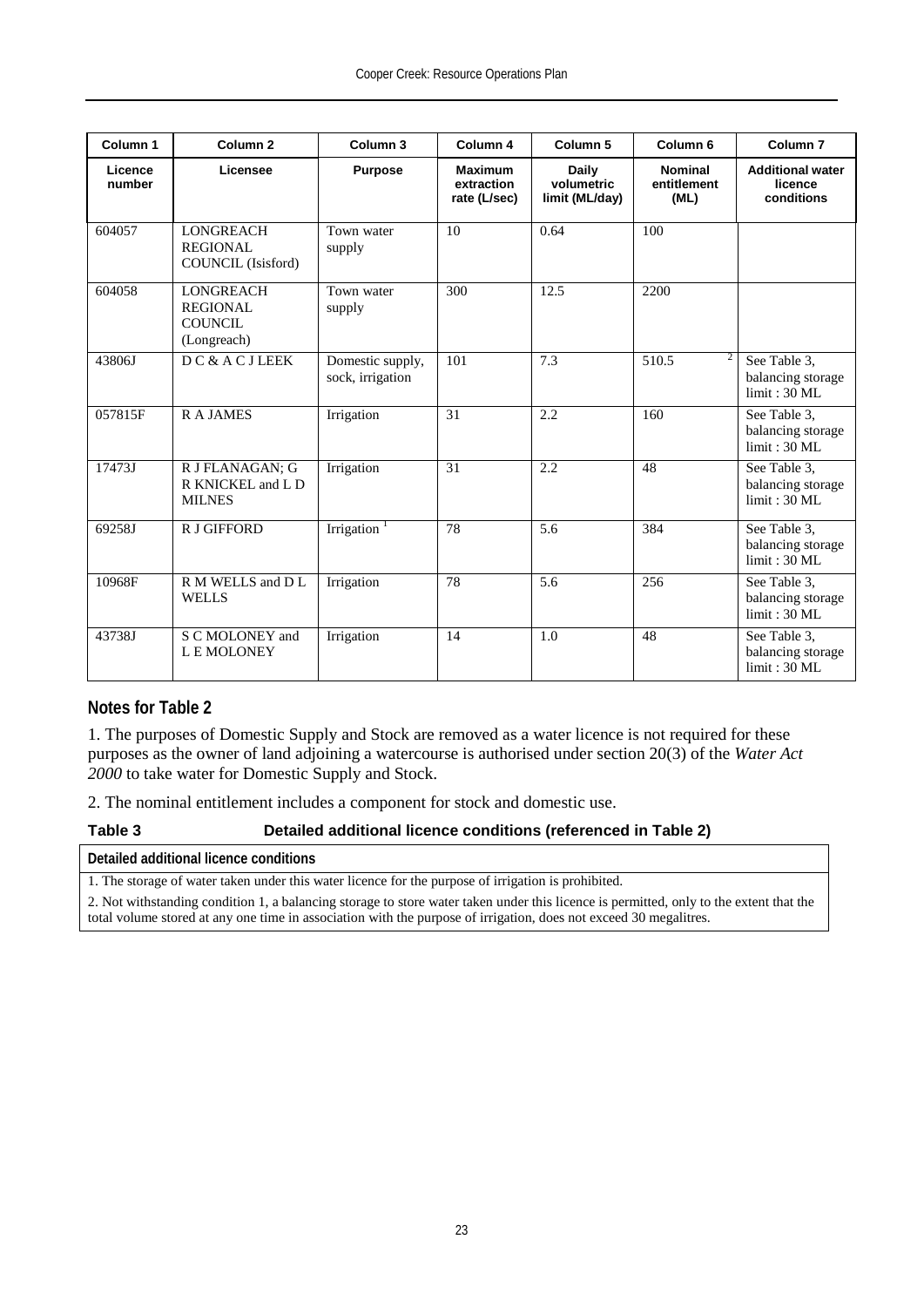| Column 1                 | Column <sub>2</sub>                                                  | Column 3                              |
|--------------------------|----------------------------------------------------------------------|---------------------------------------|
| Licence<br><b>Number</b> | Licensee                                                             | <b>Nominal</b><br>entitlement<br>(ML) |
| 39374J                   | <b>I A LYNCH</b>                                                     | 10.5                                  |
| 30513J                   | <b>B M PEARCE</b>                                                    | 8.3                                   |
| 41592J                   | <b>GC &amp; CA CONNOLLY</b>                                          | 10.0                                  |
| 16841J                   | E E ROBERTSON and R ROBERTSON                                        | 10.0                                  |
| 43717J                   | R D MCPHERSON                                                        | 20.0                                  |
| 43769J                   | P F HOOPER and W J HOOPER                                            | 8.3                                   |
| 43816J                   | M HOOPER; P F HOOPER and W J HOOPER                                  | 20.0                                  |
| 406986                   | C J FORREST and A B FORREST                                          | 16.5                                  |
| 43714J                   | R M BISCHEL and P J CHAPMAN                                          | 2.7                                   |
| 43967J                   | <b>I A GROFSKI</b>                                                   | 3.7                                   |
| 43852J                   | SG & RA PETHER and JM MORROW                                         | 16.0                                  |
| 43865J                   | B E HALL and J N HALL                                                | 25.0                                  |
| 43872J                   | <b>GP CATTLE PTY LTD</b>                                             | 20.0                                  |
| 43970J                   | <b>S R CRIBB</b>                                                     | 26.5                                  |
| 43977J                   | G J SPINKS and S N SPINKS                                            | 2.5                                   |
| 175917                   | W W K PROW                                                           | 2.5                                   |
| 187443                   | BODY CORPORATE FOR COOLIBAH COMMUNITY TITLES SCHEME CMS NO.<br>28706 | 12.0                                  |
| 187444                   | BODY CORPORATE FOR ACACIAS ESTATE COMMUNITY TITLES SCHEME<br>30332   | 18.0                                  |
| 607119                   | <b>J A CHAMPION</b>                                                  | 14.0                                  |
| 401486                   | K P HOOLIHAN and L N KROSCH                                          | 2.0                                   |
| 403358                   | <b>W J FERGUSON</b>                                                  | 2.0                                   |
| 404746                   | A E MILSON and M A MILSON                                            | 12.5                                  |
| 43621J                   | <b>JHCTAYLOR</b>                                                     | 20.0                                  |
| 606066                   | AUSTRALIAN AGRICULTURAL COLLEGE CORPORATION                          | 11.0                                  |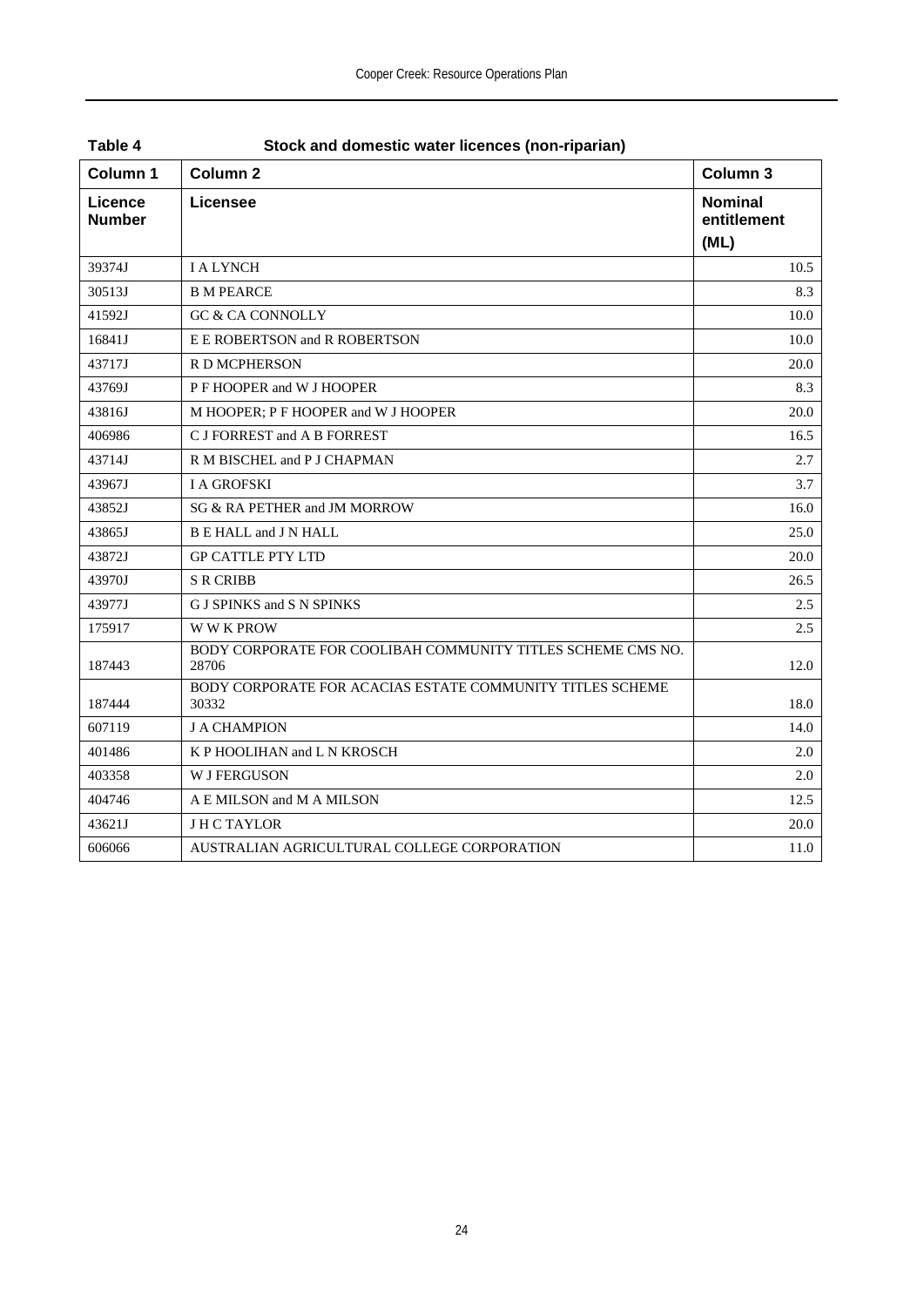## **Attachment 5 Links between this plan and the Water Resource (Cooper Creek) Plan 2011**

#### **Table 1 How the Cooper Creek Resource Operations Plan is related to the Water Resource (Cooper Creek) Plan 2011 outcomes**

| <b>General outcomes of the Water Resource (Cooper Creek)</b><br>Plan 2011 (section 11)                                                                                                                                                                                                                                      | <b>Resource operations plan rules</b>                                                                                                                                                                                  |  |  |  |  |
|-----------------------------------------------------------------------------------------------------------------------------------------------------------------------------------------------------------------------------------------------------------------------------------------------------------------------------|------------------------------------------------------------------------------------------------------------------------------------------------------------------------------------------------------------------------|--|--|--|--|
| Each of the following is a general outcome for water in the plan area                                                                                                                                                                                                                                                       |                                                                                                                                                                                                                        |  |  |  |  |
| $11(a)$ to manage water in a way consistent with relevant national and<br>international obligations and agreements, particularly the Lake Eyre<br>Basin Intergovernmental Agreement                                                                                                                                         | provides for the implementation of operational and<br>٠<br>management rules associated with protected waterholes<br>and protected watercourses<br>states a limitation on the total water available for allocation<br>٠ |  |  |  |  |
| 11(b) to manage hydraulically-linked subartesian water and surface<br>water as a single resource                                                                                                                                                                                                                            | provides for unallocated water reserves for all linked water<br>٠<br>sources                                                                                                                                           |  |  |  |  |
| 11(c) to manage water in a way that minimises impact on the duration,<br>magnitude, frequency and seasonality of natural flow regimes                                                                                                                                                                                       | provides for the implementation of operational and<br>٠<br>management rules associated with protected waterholes<br>and protected watercourses                                                                         |  |  |  |  |
|                                                                                                                                                                                                                                                                                                                             | provides for managing all linked water sources<br>٠<br>(watercourse water, hydraulically-linked groundwater and<br>overland flow water)                                                                                |  |  |  |  |
| 11(d) to support water-related cultural values in the plan area, including<br>the values of the traditional owners of the plan area                                                                                                                                                                                         | provides for the implementation of operational and<br>٠<br>management rules associated with protected waterholes<br>and protected watercourses                                                                         |  |  |  |  |
|                                                                                                                                                                                                                                                                                                                             | provides a process for Indigenous groups to access water<br>٠<br>for cultural and traditional uses, as well economic and<br>social aspirations                                                                         |  |  |  |  |
| 11(e) to account for the modelled impacts of climate change on water<br>availability, including the effects of increased duration of low flow<br>periods and no flow periods, and the effect of increased evaporation                                                                                                       | $\blacksquare$<br>provides for the implementation of operational and<br>management rules associated with protected waterholes<br>and protected watercourses                                                            |  |  |  |  |
| rates from waterholes                                                                                                                                                                                                                                                                                                       | provides for managing all linked water sources<br>٠<br>(watercourse water, hydraulically-linked groundwater and<br>overland flow water)                                                                                |  |  |  |  |
|                                                                                                                                                                                                                                                                                                                             | states a limitation on the total water available for allocation<br>٠                                                                                                                                                   |  |  |  |  |
| <b>Ecological outcomes of the Water Resource (Cooper</b><br>Creek) Plan 2011 (section 12)                                                                                                                                                                                                                                   | Resource operations plan rules                                                                                                                                                                                         |  |  |  |  |
| Each of the following is an ecological outcome for water in the plan area                                                                                                                                                                                                                                                   |                                                                                                                                                                                                                        |  |  |  |  |
| (a) to the extent possible, to maintain the ecological integrity and natural<br>function of in-stream, riparian, wetland and floodplain ecosystems by<br>minimising changes to natural flow regimes, both in the plan area and<br>downstream of the plan area in the South Australian part of the Cooper<br>Creek catchment | $\blacksquare$<br>provides for the purchase of water for environmental<br>purposes<br>٠<br>provides for the implementation of operational and<br>management rules associated with protected waterholes                 |  |  |  |  |
| (b) to maintain lateral and longitudinal connectivity between waterholes by<br>minimising the impacts on flow patterns resulting from new authorisations<br>granted for the plan area                                                                                                                                       | and protected watercourses<br>$\blacksquare$<br>provides criteria to be considered before granting<br>unallocated water                                                                                                |  |  |  |  |
| (c) to maintain the variability and seasonality of water flow patterns,<br>including the frequency and duration of high flows, no flows and low<br>flows, by minimising the impacts of water extractions due to new<br>authorisations granted for the plan area                                                             | ٠<br>provides for the amendment of existing water licences to<br>clarify conditions and maximum take                                                                                                                   |  |  |  |  |
| (d) to minimise the impact on pool and waterhole habitats                                                                                                                                                                                                                                                                   |                                                                                                                                                                                                                        |  |  |  |  |
| of drawdown due to water extractions allowed under<br>new authorisations granted for the plan area                                                                                                                                                                                                                          |                                                                                                                                                                                                                        |  |  |  |  |
|                                                                                                                                                                                                                                                                                                                             |                                                                                                                                                                                                                        |  |  |  |  |